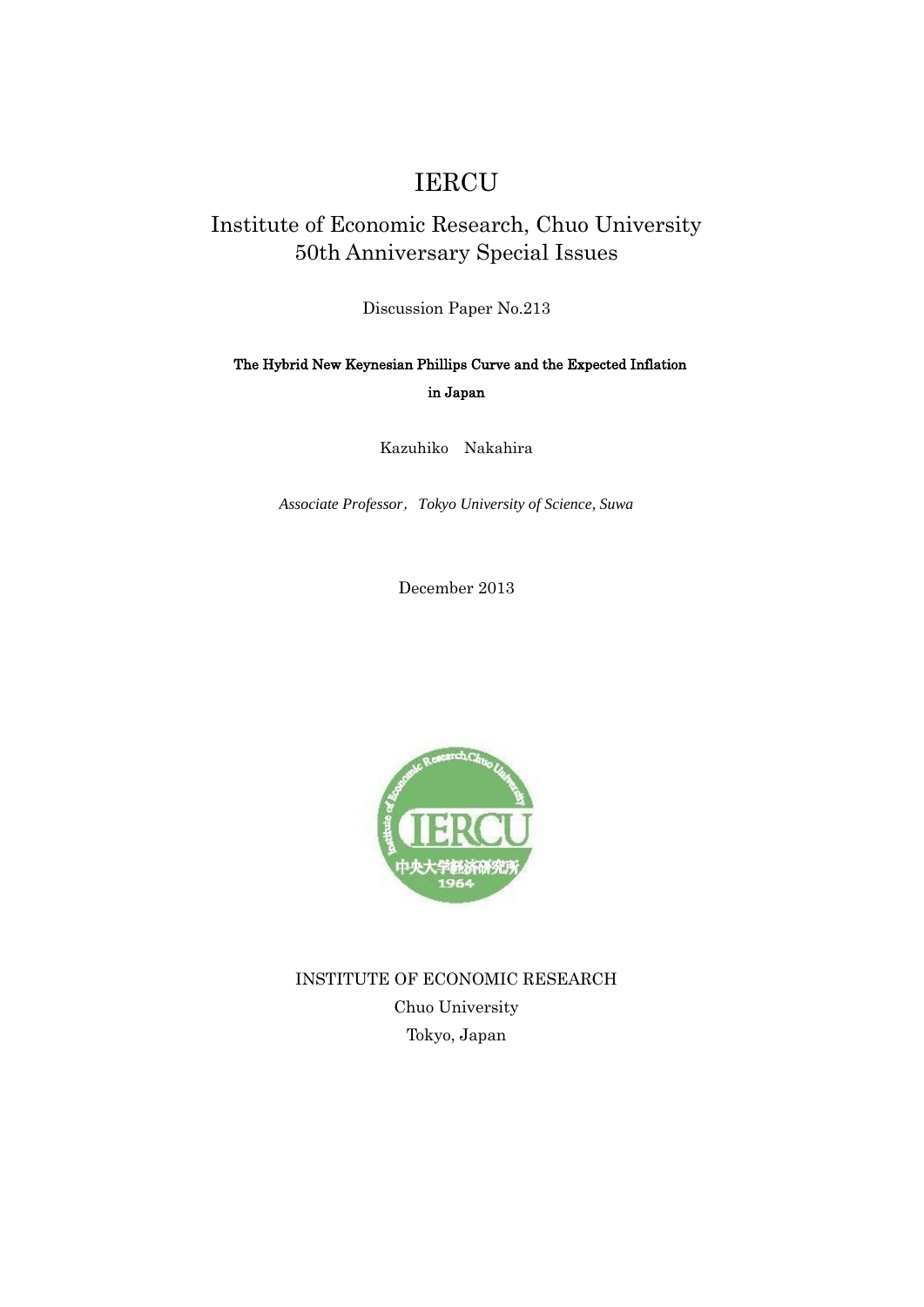#### **TheHybrid New Keynesian Phillips Curve and the Expected Inflationin Japan**

#### **Kazuhiko Nakahira**

Associate Professor, Department of Business Administration and Information Tokyo University of Science, Suwa

#### **Abstract**

This paper examines inflation dynamics in recent Japan utilizing the estimation of the hybrid New Keynesian Phillips Curve. The result of the estimation with the observed inflation rate and the one with the expected inflation rate estimated through the Kanoh (2006)-type modified Carlson-Parkin procedure are examined. In addition, the underlying points in dispute including the validity of the pure forward-looking (non-hybrid) NKPC are considered. The result of our empirical study leads us to the following conclusions. First, the forward-looking term seems a certain effective element to the inflation dynamics. Second, it is apparent that the backward-looking element has the unignorable impact on inflation process. Third, our results imply the incompleteness of the pure forward-looking NKPC that focuses only on expected future inflation. Fourth, the estimated flattening of the NKPC suggests that the today's difficulty in conducting monetary policy by the central bank.

Key words: New Keynesian Phillips Curve; inflation dynamics; inflation expectation; JEL Classification Code: C52, E31, E52.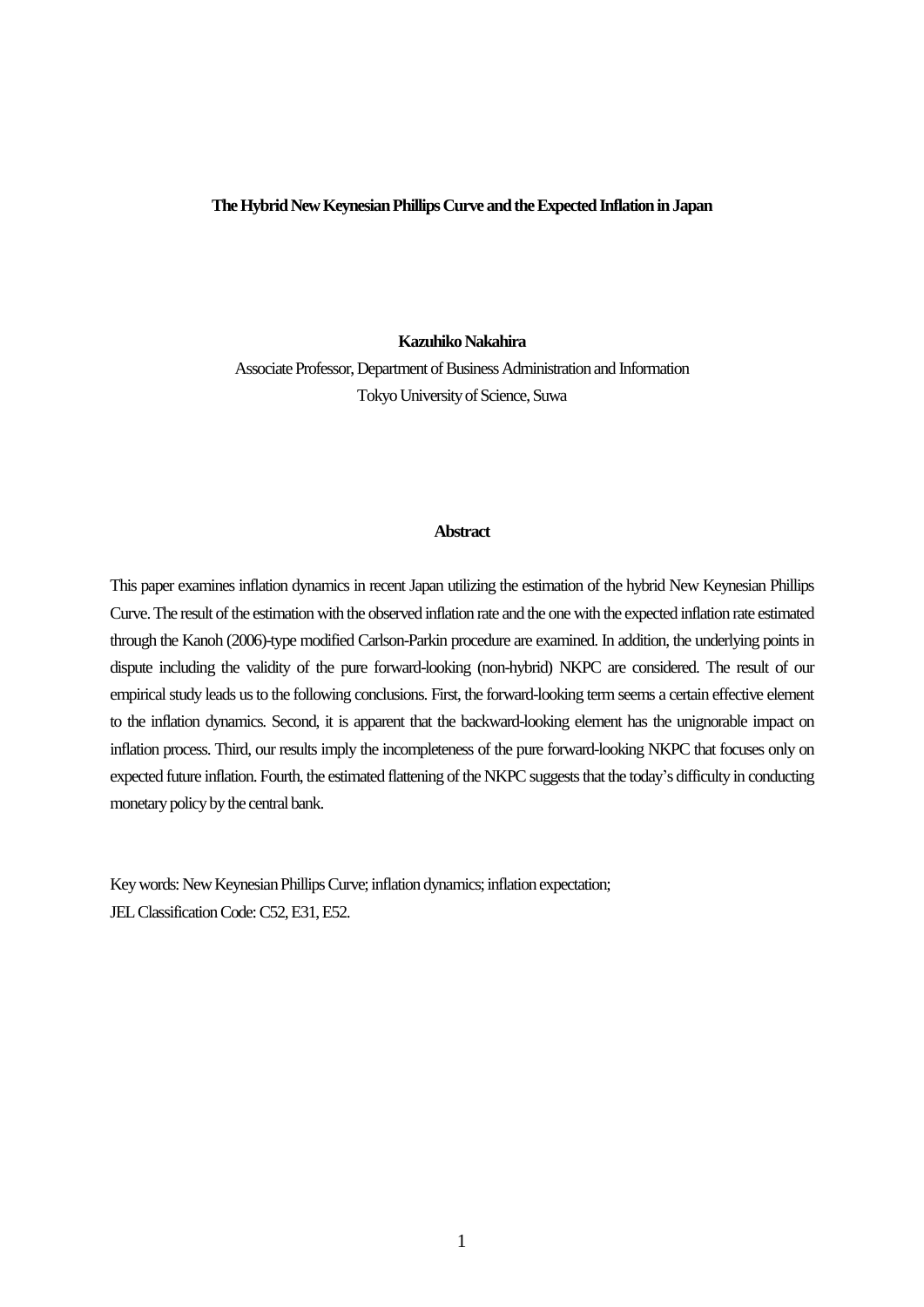#### **1. Introduction**

 The dynamics of inflation is a crucial topic of empirical economics in both theory and practice. In other words, to study the evolution of aggregate price and inflation is one of the prominent issues in macroeconomics, and a clear understanding of the inflationary process is necessary in effective planning of a monetary policy. The so-called New Keynesian Phillips Curve (NKPC), which is established by microeconomic foundations with the New Keynesian DSGE (Dynamic Stochastic General Equilibrium) framework, is the most useful tool to study modern issues of monetary policy. To put it another way, the shift in recent emphasis from the traditional Phillips Curve to the New Keynesian Phillips Curve is due to the inability of the former to grasp the developments of today's inflationary processes in several countries. Actually, it is often reported that some countries with lively economic activities are accompanied by relatively low levels of inflation that cannot be explained by the traditional theory.

 Recently, literature on the New Keynesian Phillips Curve continues to increase. For instance, Galí and Gertler (1999), and Galí, Gertler, López-Salido (2001), and Sbordone (2002) insist that real marginal cost is the significant factor to analyze inflation dynamics in the U.S. and the Euro area. Galí, Gertler, and López-Salido (2005) describe the importance of the lagged inflation term in their models considering the gradual response of inflation to the monetary policy shocks. Zhang and Clovis (2010) conclude that further lags of inflation are necessary in the hybrid-type NKPC to rule out serial correlation. Rudd and Whelan (2005b) find that the New Keynesian pricing model cannot explain the importance of lagged inflation in standard inflation regression, and that forward-looking element plays a very limited role in describing inflation process. From the aspect of indexation, Smets and Wouters (2003) and Giannoni and Woodford (2005) utilize the partial dynamic inflation indexation. Woodfood (2003) studies the aggregate inflation by focusing on short-run nominal rigidity. Further, some of the recent studies deal with the flattening of the NKPC. For instance, Kuester, Müller, and Stölting (2009) insist that the NKPC looks flatter than its actual slope by considering the estimated pass-through of marginal costs.

 Managing "expectation" is an essential concern for monetary policy in today's world. Actually, the central banks monitor the inflation expectation of private sector, while the firm should set its price as a mark-up over a weighted average of current and expected nominal marginal costs in the framework of New Keynesian economics. Furthermore, New Keynesian Phillips Curve includes the forward-looking element as the expected inflation term, which is one of the sources of hot discussions on inflation. In this sense, the empirical study incorporating inflation expectation is worth conducting. Brissimis and Magginas (2008) estimate NKPC with inflation forecasts given by FOMC's Greenbook and the SPF (Survey of Professional Forecasters) concluding that expected inflation is the main determinant of current inflation. Gábriel (2010) reports the significant effect of changes in inflation expectations on prices and wages by the SVAR analysis for three European countries. Oral (2013) uses some different quantification procedures of qualitative data such as Carlson-Parkin method, balance method, regression method in order to estimate Turkish consumer inflation predictions, and rejects the "pure" backward and forward looking expectations hypotheses using the regression method.

Following the trend of recent studies described above, this paper proceeds to examine the inflation dynamics in Japan since 2004 through the estimation of the hybrid New Keynesian Phillips Curve, which allows for a backward-looking component as well as a forward-looking factor. Concretely, the result of the estimation with the observed inflation rate and the one with the estimated expected inflation derived through the Kanoh (2006)-type Carlson-Parkin methodology are compared. In addition, the underlying points in dispute including the validity of the pure forward-looking (nonhybrid) NKPC are considered. In addition, since we should take a critical stance toward NKPC estimation through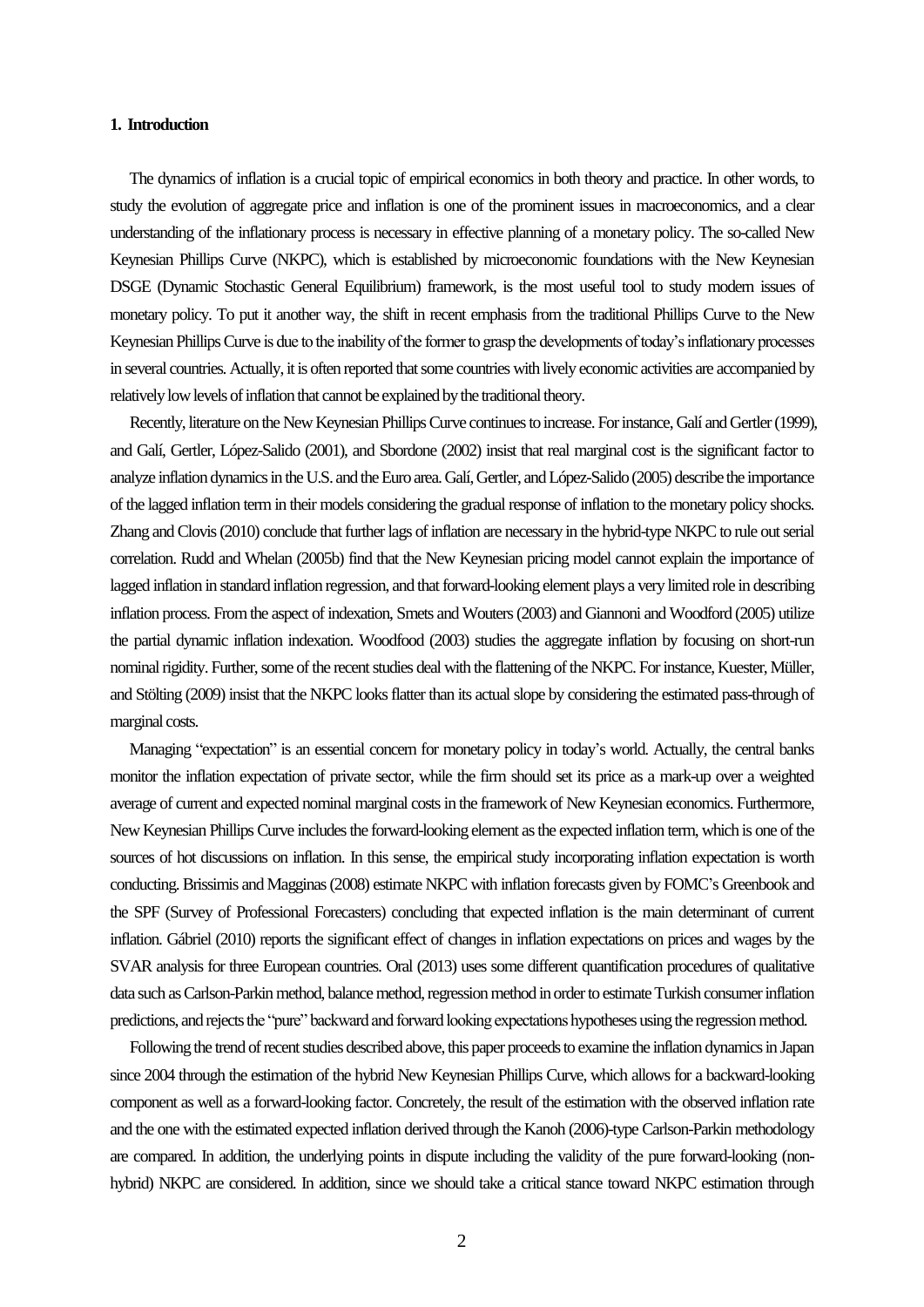GMM in terms of some problems such as weak identification and bias, the Hansen's test for over-identification, the Ctest for each instrumental variable's orthogonality, and the tests utilizing Cragg-Donald F-statistics and Stock and Yogo critical values are implemented.

 The reminder of this paper is organized as follows. Section 2 explains the basic formulation of the New Keynesian Phillips Curve. Section 3 makes a brief explanation of the basic Carlson-Parkin probability approach and Kanoh (2006) type modified Carlson-Parkin methodology for the inference of expected inflation. Section 4 examines the results of GMM estimations, and Section 5 presents the concluding remarks.

#### **2. The Structure of New Keynesian Phillips Curve**

#### **2.1 The Basic Formulation of New Keynesian Phillips Curve**

 The New Keynesian Phillips Curve describes the link between inflation and economic activities based on the firms' price-setting behaviours, marginal costs, and various economic activities. Concretely, it incorporates two significant factors: (i) The forward-looking character of inflation which depends on the firm's price-setting manner with their expectations of demands and costs in the future, (ii) The linkages between inflation, real economic activity, and marginal cost.

The NKPC can be derived by the following procedure.<sup>1</sup> The business sector is assumed to be a continuum of monopolistic competitor indexed by  $i \in [0,1]$ , and produces a differentiated good  $Y_t(i)$  with a nominal price  $P_t(i)$ . Firm *i* faces an isoelastic demand curve given by  $Y_t(i) = \left(\frac{p_t(i)}{n}\right)^2$  $\left(\frac{t^{i}}{P_t}\right)^{-\epsilon} Y_t$ . The production function for firm *i* is given by a special type of Cobb-Douglas technology:  $Y_t(i) = A_t \overline{K}_t(i)^{\alpha} N_t(i)^{1-\alpha}$ , where  $A_t$  is a technological factor,  $\overline{K}_t$ is the fixed firm specific capital stock, and  $N_t(i)$  is the employment.

Households are assumed to be paid the nominal wage  $W_t$ , and each firm faces the same nominal cost of production. The Dixit-Stiglitz-type aggregate price  $P_t$  and output  $Y_t$  are represented by:

$$
P_t = \left[\int_0^1 P_t^{1-\epsilon}(i)di\right]^{\frac{1}{1-\epsilon}}, \tag{1}
$$

$$
Y_t = \left[\int_0^1 Y_t^{\frac{\epsilon-1}{\epsilon}}(i)di\right]^{\frac{\epsilon}{\epsilon-1}}, \tag{2}
$$

 $\overline{a}$ 

where  $\varepsilon$  is the constant price elasticity of demand. In this model, because investment and foreign trade are abstracted, output  $Y_t$  equals consumption  $C_t$ .

Without any price frictions, firms would set price level  $P_t^*(i)$  which maximizes real profit at any given time. The optimization framework gives the markup equation:  $P_t^* = \mu + mc_t$ , where  $\mu = \log(\frac{\varepsilon}{\varepsilon})$  $\frac{\varepsilon}{\varepsilon-1}$ ) represents the fixed markup and mc is the log nominal marginal cost. In this framework, firms set nominal prices in the Calvo (1983)-type staggered fashion facing constraints on the frequency of price adjustment. With this specification, the probability that a firm resets the price in any period t is  $1 - \theta$ , denoting  $\theta$  as a measure of the degree of price rigidity. Since this

 $^1$  See Goodfriend and King (1997), Galí, Gertler, and López-Salido (2001), or Scheufele (2010) for an explicit derivation.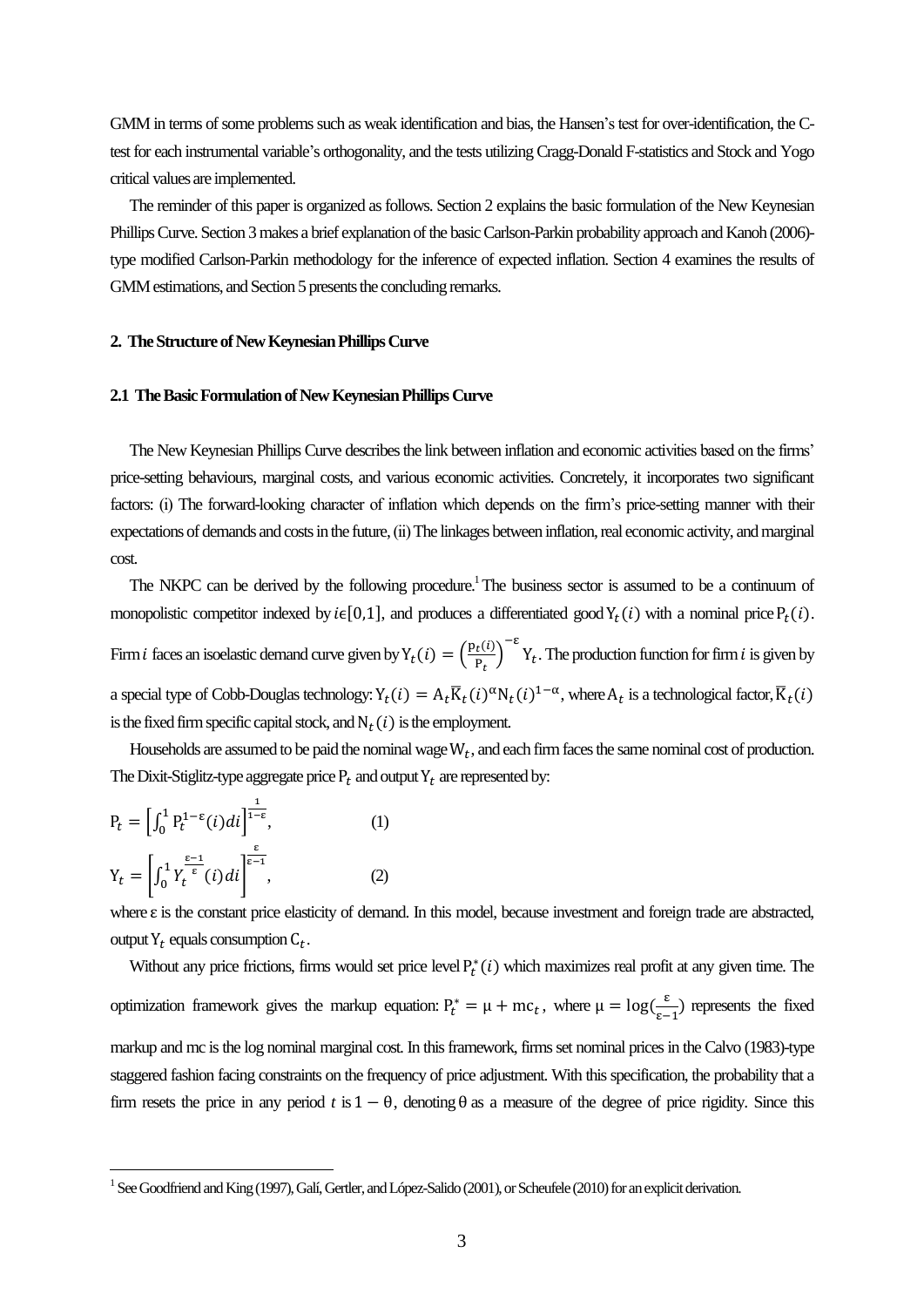probability is time-independent, the mean lag (or duration) of price adjustment becomes  $\frac{1}{1-\theta}$ . Therefore, a measure

 $1 - \theta$  of producers reset their prices, while a fraction  $\theta$  remains unchanged. By applying the property of law of large numbers and log linearization of the price index around the steady state of zero inflation, we have the following expression for the evolution of log price  $P_t$  as a convex combination of the log of lagged price level  $P_{t-1}$  and the log of newly optimized price  $P_t^*$ :

$$
P_t = (1 - \theta)P_t^* + \theta P_{t-1}.
$$
\n(3)

All firms that reset price in period  $t$  choose the same value of  $P_t^*$  since there are no firm-specific state variables. In addition, with the given technology, factor prices, and the constraint on price adjustment, and the reset probability  $1 - \theta$ , a firm which resets its price in period *t*tries to maximize the expected discounted profits. Considering these elements, the Calvo-type optimized reset price can be described  $as^2$ 

$$
P_t^* = (1 - \beta \theta) \sum_{k=0}^{\infty} (\beta \theta)^k E_t \left[ mc_{t,t+k}^n \right], \tag{4}
$$

where  $\beta$  is a subjective discount factor and  $mc_{t,t+k}^n$  means the logarithm of nominal marginal cost at time  $t+k$  of a firm which last change its price at time *t*. This specification implies that firms which reset prices in period *t* will take into consideration the each expected future stream of nominal marginal cost expressed in percent deviation from the steady state value with the chance that newly reset price might be subject to the adjustment constraints in the future. Thus, prices are expected to remain unchanged for an extended period, and firms place more weight on expected marginal costs when they set current prices as  $\theta$  increases.

 The next problem is to find a plausible expression of marginal cost in equation (4) as an observable measure. If we assume a simple Cobb-Douglas production function, we have

$$
Y_t = A_t K_t^{\alpha} N_t^{1-\alpha}, \tag{5}
$$

where  $Y_t$  is production,  $A_t$  refers to technology,  $K_t$  denotes capital, and  $N_t$  is labor. A Cost minimization with this technology implies that the real marginal cost equals the real wage divided by the marginal product of labor. Therefore, the real MC at time  $t+k$  for a firm which optimally sets price at time  $t$  is given by:

$$
MC_{t,t+k} = \frac{\frac{W_{t+k}}{P_{t+k}}}{\frac{Y_{t+k}}{(1-\alpha)(\frac{Y_{t,t+k}}{N_{t,t+k}})}}
$$
(6)

where  $Y_{t,t+k}$  represents output,  $N_{t,t+k}$  indicates employment, and  $\alpha$  is the curvature of the production function for a firm which has set its price in period  $t$  at the optimal value  $P_t^*$ . From the aspect of the fact that the real MC of individual firm is unobservable, it is helpful to define the average marginal cost depending only on aggregates:

$$
MC_t = \frac{\frac{W_t}{P_t}}{\frac{1 - \alpha}{W_t}} = \frac{S_t^n}{1 - \alpha},\tag{7}
$$

where  $S_t^n \equiv \frac{W}{R}$  $\frac{W_t N_t}{P_t Y_t}$  is the labor share (or real unit labor costs).<sup>3</sup> Letting lower case letters describe percentage deviations

from each steady-state value, it becomes

 $\widehat{\text{mc}}_t = \widehat{\text{S}}_t$ . (8)

 $\overline{a}$ 

Making the assumption of Cobb-Douglas technology with isoelastic demand curve following Woodford (1996), Galí, Gertler, and López-Salido (2001), and Sbordone (2002), we have the log-linear connection between  $MC_{t.t+k}$  and  $MC_t$ :

 $^2$  The fixed markup ( $\mu$ ) is disappeared because all variables are expressed in deviation from steady state.

<sup>&</sup>lt;sup>3</sup> Equation (7) is derived as  $MC_t = (W_t/P_t)(1/(\partial Y_t/\partial N_t))$ .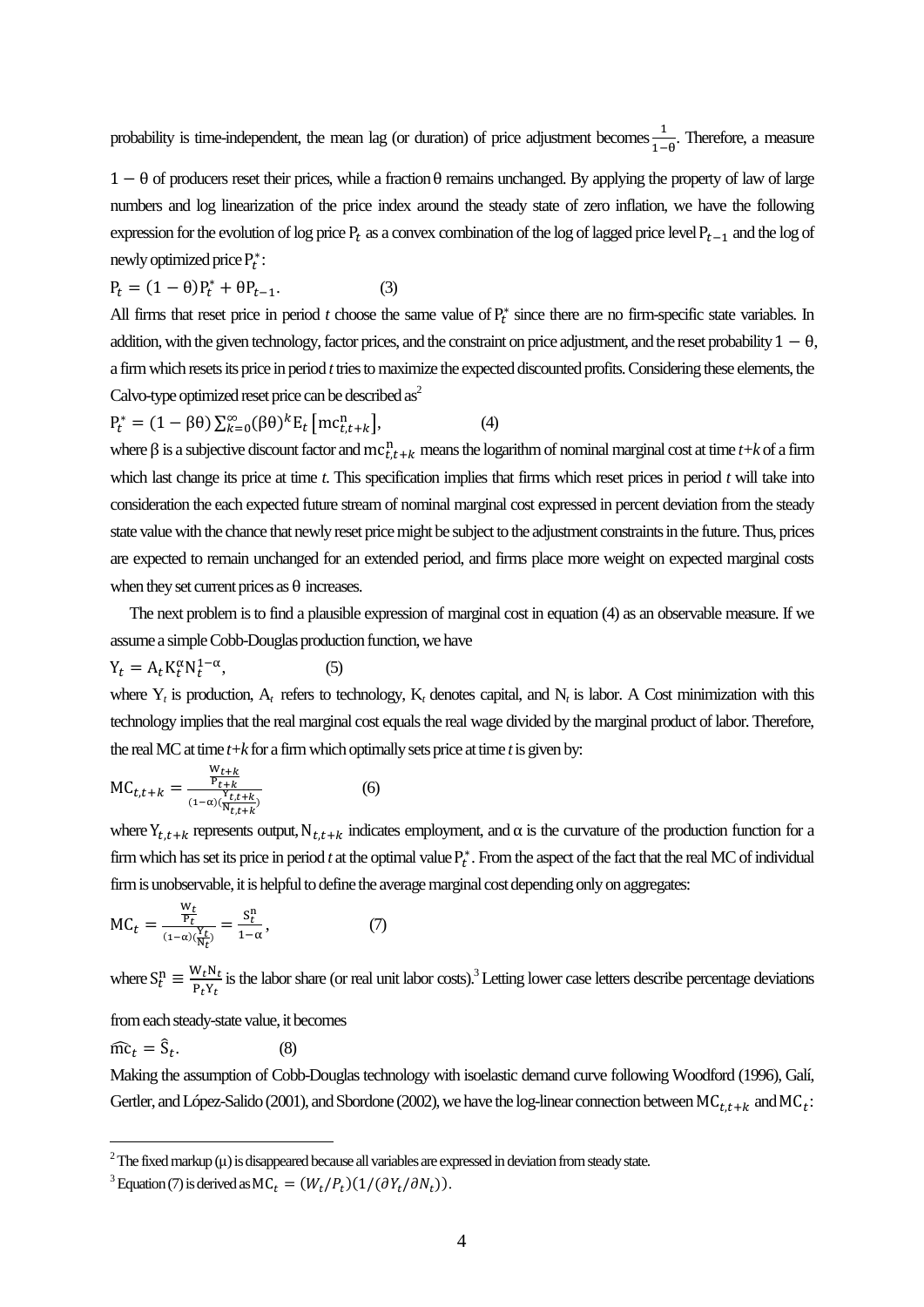$$
\widehat{\text{mc}}_{t,t+k} = \widehat{\text{mc}}_{t+k} - \frac{\varepsilon \alpha}{1-\alpha} (P_t^* - P_{t+k}), \tag{9}
$$

where  $\widehat{mc}_{t,t+k}$  and  $\widehat{mc}_{t+k}$  are the deviation in logarithm of  $MC_{t+k}$  and  $MC_{t+k}$  from their steady-state values.<sup>4</sup> Combination of equations (3), (4), and (9) gives the basic formulation of (marginal-cost-based) New Keynesian Phillips Curve (NKPC):<sup>5</sup>

$$
\pi_t = \beta E_t[\pi_{t+1}] + \lambda \widehat{mc}_t, \tag{10}
$$
  
where

$$
\lambda \equiv \frac{(1-\theta)(1-\beta\theta)(1-\alpha)}{\theta[1+\alpha(\epsilon-1)]}.
$$
 (11)

The slope coefficient  $\lambda$  is decreasing in  $\theta$  (the frequency of price adjustment). Thus, a smaller fraction of firms resetting their prices implies inflation will less sensitive to the evolutions of marginal cost. Since it is also decreasing in  $\alpha$  (the elasticity of substitution between factor inputs or the curvature of the production function) and  $\varepsilon$  (the elasticity of demand), the larger  $\alpha$  and  $\epsilon$  lead the more sensitive marginal cost to the deviation of price from the average level.

#### 2.2 The Hybrid Model of the New Keynesian Phillips Curve

 The basic New Keynesian Phillips Curve expressed in equation (10) postulates relatively low persistence of inflation. It is, however, not always consistent with actual inflation dynamics or not data coherent due to price rigidities. An alternative formulation of the NKPC considering this fact proposed by Galí and Gertler (1999) and Galí, Gertler, and López-Salido (2001) incorporates the backward-looking component or lagged dependence of inflation, as well as the forward-looking element.<sup>6</sup> The derivation of this "hybrid model" starts with the modification of the Calvo-type contract by introducing two kinds of firms. A subsample of firms  $1 - \omega$  has forward-looking price-setting behavior, while the remaining fraction  $\omega$  set their prices with a backward-looking rule of thumb. Therefore, the aggregate price level is given by the equation:

$$
P_t = \theta P_{t-1} + (1 - \theta)\overline{P}_t^*,\tag{12}
$$

where  $\overline{P}_t^*$  represents the index of prices at time *t* such that

$$
\overline{P}_t^* = \omega P_t^b + (1 - \omega) P_t^f, \qquad (13)
$$

where  $P_t^b$  is the price for backward-looking rule of thumb and  $P_t^f$  is the price for forward-looking firms which behave just as basic Calvo-type sectors. Thus, the behavior of forward-looking firms can be described as

$$
P_t^f = (1 - \beta \theta) \sum_{k=0}^{\infty} (\beta \theta)^k E_t [mc_{t+k}].
$$
 (14)

Galí and Gertler (1999) assume that backward-looking firms follow a rule of thumb behavior based on recent aggregate pricing. In this sense,  $P_t^b$  can be expressed as:

$$
P_t^{\ b} = \overline{P}_{t-1}^* + \pi_{t-1}.\tag{15}
$$

 $\overline{a}$ 

 $^4$  In the case of linear technology or constant returns to labor ( $\alpha=0$ ), all firms are confronted with the same marginal cost.

<sup>&</sup>lt;sup>5</sup> Real marginal cost can be expressed as a related variable of the output gap. Following this condition, the output-gap-based New Keynesian Phillips Curve can be derived. For the concrete discussions, see Walsh (2010), Galí (2008), and Woodford (2003).

<sup>&</sup>lt;sup>6</sup>This kind of specification is regarded as a "hybrid-type" NKPC in the sense that it incorporates both forward- and backward-looking components.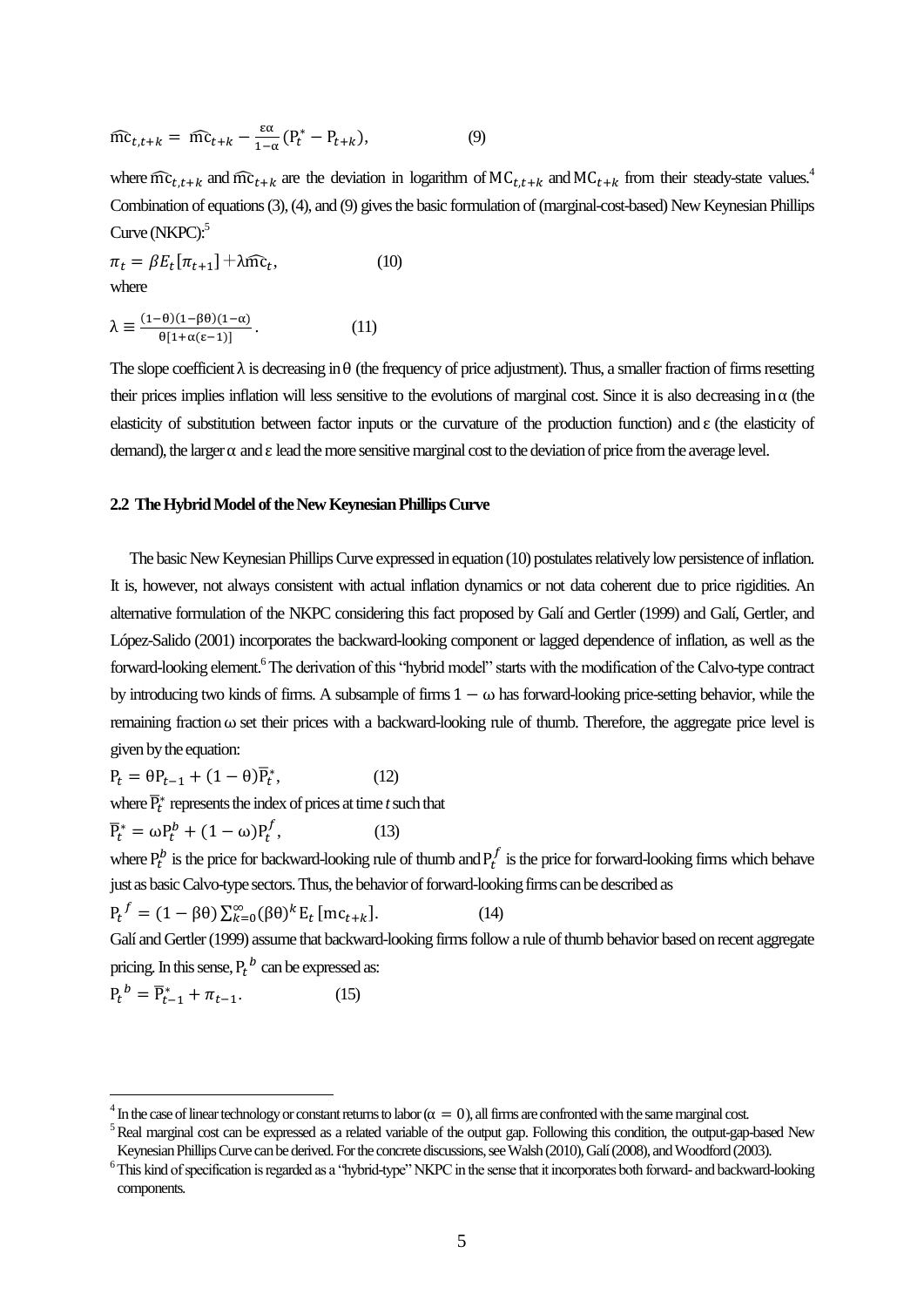Since forward-looking firms set prices as the markups over their marginal costs and fix prices probably more than one period, their decisions over prices are based on expected future streams of marginal costs. On the other hand, backwardlooking firms fix prices by referring to the equilibrium levels in the previous period.

 Totally, combination of equations (10) through (15) derives the reduced-form specification of the (marginal-costbased) hybrid NKPC:

 $\pi_t = \gamma_b \pi_{t-1} + \gamma_f E_t[\pi_{t+1}] + \lambda \widehat{\text{mc}}_t$  $(16)$ where  $(1-\omega)(1-\theta)(1-\theta)(1-\alpha)$ 

$$
\lambda \equiv \frac{(1-\omega)(1-\omega)(1-\omega)(1-\omega)}{\phi[1+\alpha(\epsilon-1)]}, \qquad (17)
$$
  
\n
$$
\gamma_f = \beta \theta \phi^{-1}, \qquad (18)
$$
  
\n
$$
\gamma_b = \omega \phi^{-1}, \qquad (19)
$$
  
\n
$$
\phi = \theta + \omega[1 - \theta(1 - \beta)]. \qquad (20)
$$

This hybrid specification can be regarded as a special case of the basic formulation of NKPC described by equations (10) and (11) with a backward-looking element ( $\omega \neq 0$ ).

#### **3. Inference of Inflation Expectation**

#### **3.1 Inflation Expectationand Survey Data**

 Inference of inflation expectation based on the data obtained fromthe survey enables us to consider the formation of expectation by the public without any particular models (for example, rational expectation hypothesis). Specifically, there are two typical patterns of survey data on inflation expectations, in short, "qualitative" and "quantitative" types. In the case of "qualitative" survey, respondents would answer in a qualitative manner to the question, for example, "Do you think that price level (or inflation) go up (or down) during one year from now?"The data on inflation forecast given by this kind of survey is usually presented in the form of a qualitative statistic indicating whether the majority of the polled respondents anticipate inflation to rise, to remain constant, or to decline in the future.Therefore, this type of survey examines a general tendency of the expectation by the public. On the other hand, respondents give an answer to the question in a quantitative manner in the case of "quantitative" survey. It seems desirable to acquire point forecast of inflation expectation, "quantitative" survey may face with some defects since this kind of direct measure is likely to be disturbed by measurement or sampling errors. From this point of view, it is preferable to utilize "qualitative" survey with a method of quantifying qualitative data.

#### **3.2 The Carlson-ParkinMethodology**

 As we have seen in the previous section, a method of quantifying qualitative survey data is required to study the inflation expectation. However, there are some problems with respect to the data obtained from a qualitative survey. For instance, the respondents only indicate whether prices(or inflation) will "rise", "fall" or "remain unchanged" for a certain periods ahead in some surveys, and the data do not have a mean value since they are qualitative. To cope with these problems, several techniques such as Carlson-Parkin method, balance method,regression method, and some others have been developed.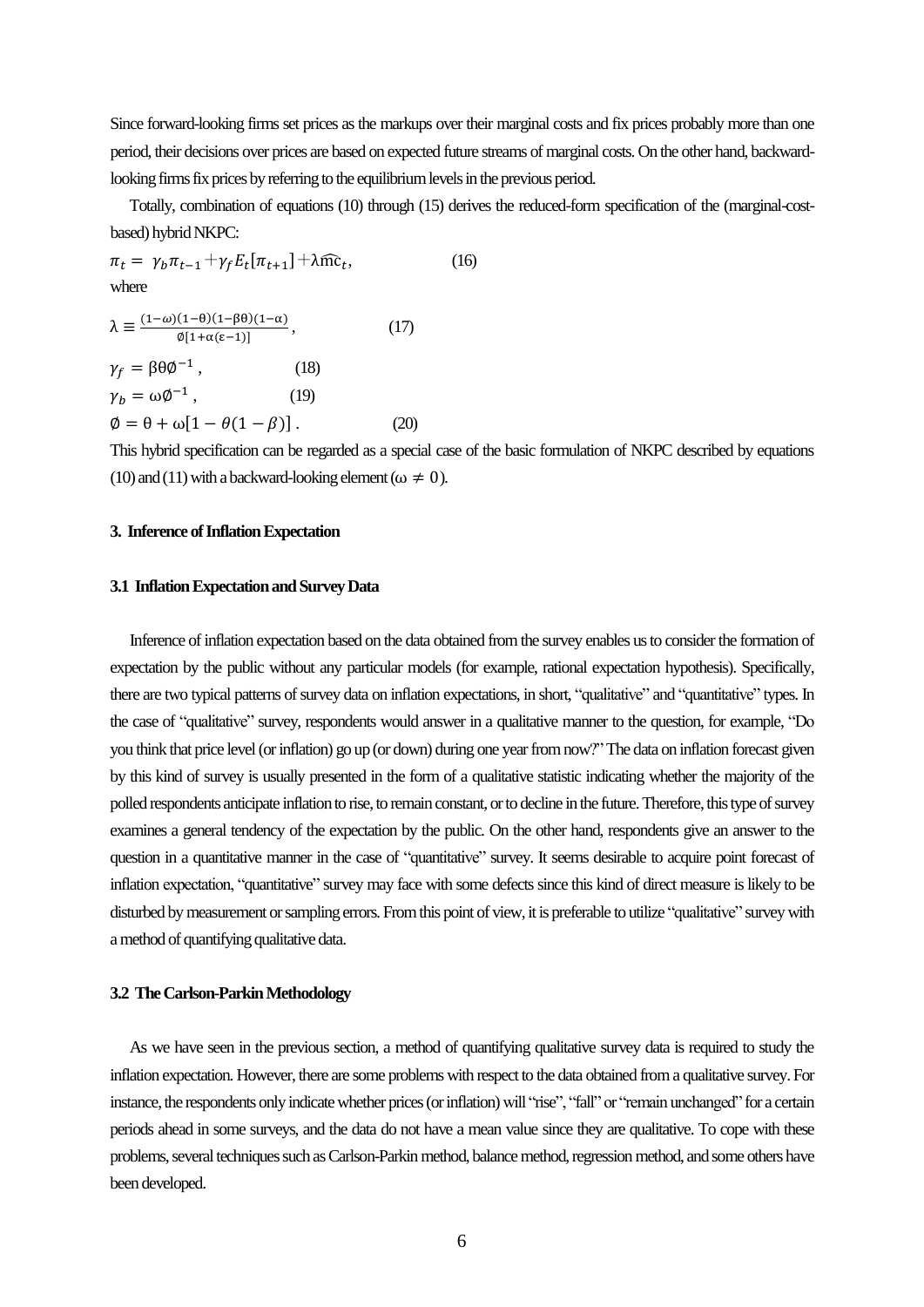The Carlson and Parkin (1975) methodology<sup>7</sup> is a typical way of taking probability approach for the inference of expected inflation. It assumes that the qualitative answer given by the respondent follows an individual probability distribution that is statistically independent and normally distributed with finite mean and variance. The respondent is supposed to report the mean of the distribution. The Carlson-Parkin method postulates that respondents standing at time *t* form an inflation expectation for time  $t+1$  when they answer the survey. The joint probability distribution  $f(x_{t+1} | \Omega_t)$ is able to be derived by the aggregation of their individual subjective probability distributions where  $\Omega_t$  is the information set at time *t* and  $x_{t+1}$  is the future change of prices in percentage at time *t* for the period *t+1*. This distribution is assumed that it has finite first and second order moments, and can be expressed as  $E[x_{t+1}|\Omega_t] = \pi_t^e$ where  $\pi_{t+1}^e$  is the inflation expectation for the period  $t+1$ . Furthermore, it is assumed that there exists an interval  $(-\delta_t, \delta_t)$  around  $0 \, (\delta_t > 0)$  such that the participants of the survey report 'no change' in prices if the expected price change lies within this interval. With this  $\delta_t$ , threshold, respondents are supposed to report the expectation of price change in the following manner:

"prices up" if 
$$
\pi_{t+1}^e > \delta_t
$$
.

\n" prices down" if  $\pi_{t+1}^e < -\delta_t$ .

\n"no change" if  $-\delta_t \leq \pi_{t+1}^e \leq \delta_t$ .

\n(22)

\n(23)

The report by the respondents can be interpreted as the result of an individual probability distribution over the possible future values of the variable in question and as a sampling from some aggregate distribution. Thus, the percentage (or ratio) of the responses of "prices up" denoted by "UP<sub>t</sub>" and "prices down" denoted by "DOWN<sub>t</sub>" can be transformed into the associated population values:

$$
UP_t = 1 - \Phi\left(\frac{\delta_t - \mu_t}{\sigma_t}\right)
$$
 (24)  
DOWN<sub>t</sub> =  $\Phi\left(\frac{-\delta_t - \mu_t}{\sigma_t}\right)$ , (25)

where  $\Phi$  is the cumulative distribution function of the standard normal distribution,  $\mu_t$  and  $\sigma_t$  are the mean and the standard deviation of the aggregate distribution of inflation expectation. By considering the these two equations, we have

$$
a_t = \Phi^{-1}(1 - \text{UP}_t) = \left(\frac{\delta_t - \mu_t}{\sigma_t}\right)
$$
(26)  

$$
b_t = \Phi^{-1}(\text{DOWN}_t) = \left(\frac{-\delta_t - \mu_t}{\sigma_t}\right),
$$
(27)

where  $\Phi^{-1}$  is the inverse function of  $\Phi$ .  $\mu_t$  and  $\sigma_t$  are solved as:

$$
\mu_t = -\delta_t \left( \frac{a_t + b_t}{a_t - b_t} \right) \tag{28}
$$
\n
$$
\sigma_t = 2\delta_t \left( \frac{1}{a_t - b_t} \right) \tag{29}
$$

 $\overline{a}$ 

if we have  $\delta_t$ . One simple way to obtain the plausible value of  $\delta_t$  is to assume constant  $\delta$  (i.e.  $\delta_t = \delta$ ) and  $\sum_{t=1}^{T} \pi_t = \sum_{t=1}^{T} \mu$ (30)

 $^7$ The explanation described below is not always same as the original theory given by Carlson and Parkin (1975). The explanation in this section is in line with the basic Carlson-Parkin method based on Henzel and Wollmershäuser (2006), Hori and Terai (2005), Oral (2013), and Scheufele (2011). These papersslightlymodify the original Carlson-Parkinmodel in order thatthe procedure can b[e well](http://ejje.weblio.jp/content/well) adapted to empirical analysis.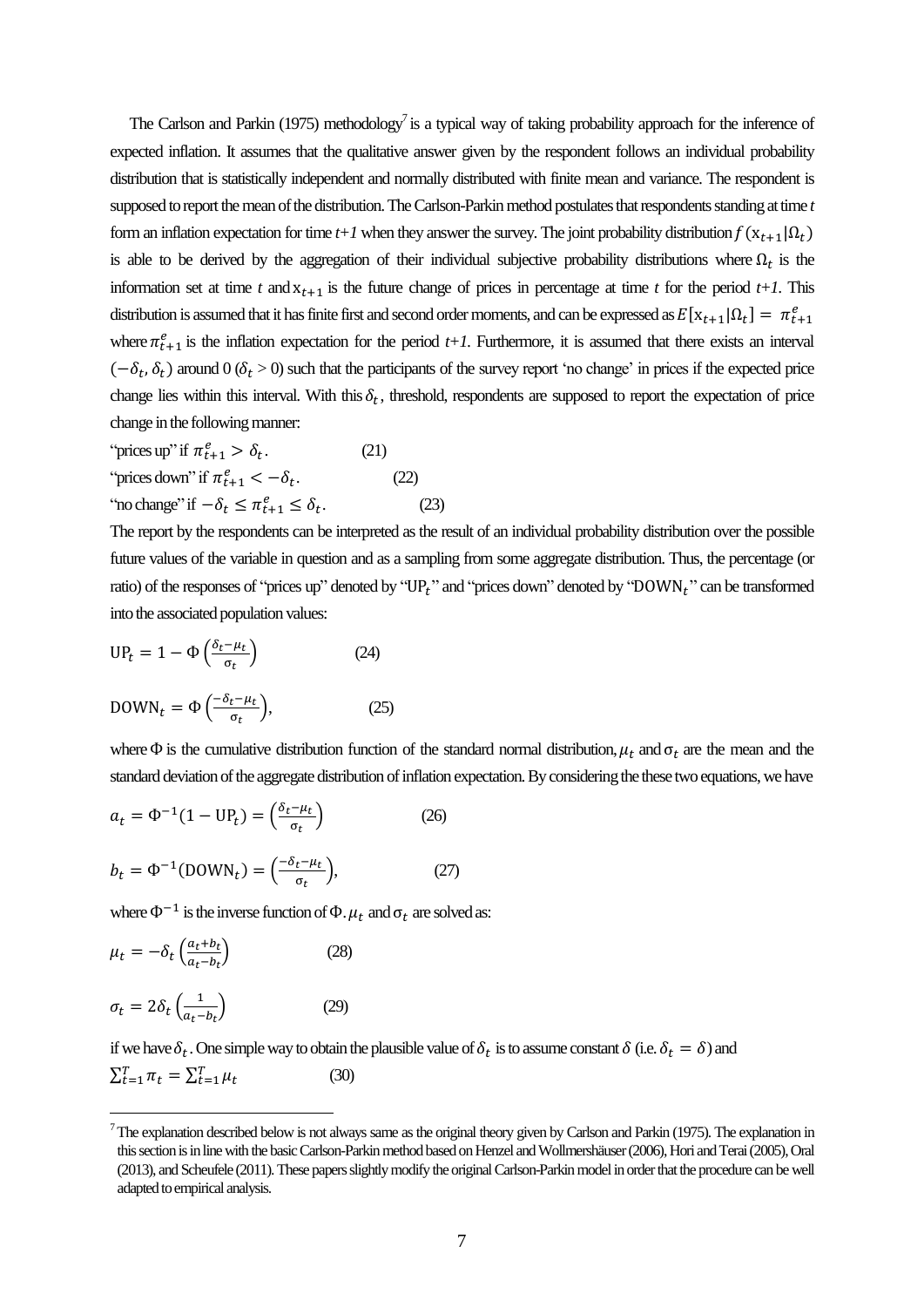where  $\pi_t$  is the observed inflation rate. With this assumption, we have

$$
\delta = -\frac{\Sigma_{t=1}^T \pi_t}{\Sigma_{t=1}^T \left(\frac{a_t + b_t}{a_t - b_t}\right)}.
$$
\n(31)

Substituting this  $\delta$  into (28) and (29), we obtain  $\mu_t$  (expected inflation) and  $\sigma_t$  (standard deviation).

#### **3.3 Kanoh(2006)-type Carlson and ParkinProcedure**

 Some problems are pointed out to the basic Carlson-Parkin methodology. For instance, there is a chance that the thresholds are asymmetric between the expectations of "prices up" and "prices down" although the basic model assumes they are symmetric. By modifying the basic model, Kanoh  $(2006)^8$  (in Japanese) proposes the procedure that realizes the two kinds of threshold, namely,  $\delta_1$  for "prices up" and  $\delta_2$  for "prices down". The modifications by Kanoh (2006) are as follows.

The respondents are supposed to express an expectation of price change in the manner:

"prices up" if 
$$
\pi_{t+1}^e > \delta_1
$$
.

\n"prices down" if  $\pi_{t+1}^e < \delta_2$ .

\n"no change" if  $\delta_2 \leq \pi_{t+1}^e \leq \delta_1$ .

\n(33)

\n(34)

For the inferences of the mean and variance of the expectation series, the assumption

$$
\sigma_t^2 = \sum_{t=1}^T (\pi_t - \overline{\pi})^2
$$
 (35)  
is appended. The equations (28) and (29) are altered as:

$$
\mu_t = \left(\frac{a_t \delta_2 - b_t \delta_1}{a_t - b_t}\right) \tag{36}
$$
\n
$$
\sigma_t = \left(\frac{\delta_1 - \delta_2}{a_t - b_t}\right), \tag{37}
$$

 $\overline{a}$ 

if we assume  $\delta_{1t} = \delta_1$  and  $\delta_{2t} = \delta_2$  for constant  $\delta_1$  and  $\delta_2$ . With some manipulation with these elements, we have

$$
\delta_1 = \frac{1}{T} \left( \sum_{t=1}^T \pi_t + \sum_{t=1}^T \frac{a_t}{a_t - b_t} \sqrt{\frac{\sum_{t=1}^T (\pi_t - \overline{\pi})^2}{\sum_{t=1}^T \left( \frac{1}{a_t - b_t} \right)^2}} \right)
$$
(38)  

$$
\delta_2 = \frac{1}{T} \left( \sum_{t=1}^T \pi_t + \sum_{t=1}^T \frac{b_t}{a_t - b_t} \sqrt{\frac{\sum_{t=1}^T (\pi_t - \overline{\pi})^2}{\sum_{t=1}^T \left( \frac{1}{a_t - b_t} \right)^2}} \right)
$$
(39)

where  $\bar{\pi}$  is the average rate of observed inflation. Plugging (38) and (39) into (36) and (37), we obtain  $\mu_t$  and  $\sigma_t$ , respectively.

#### **3.4 Application of the "Consumer Confidence Survey"to the Estimation of Expected Inflation**

 "Consumer Confidence Survey" conducted by the Economic and Social Research Institute, Cabinet Office, Government of Japan<sup>10</sup> is one of the applicable sources of empirical study based on the Carlson-Parkin approach.

<sup>&</sup>lt;sup>8</sup> Kanoh (2006) proposes some models for the inference of inflation expectations. The model applied in this paper is one of them.

<sup>&</sup>lt;sup>9</sup> Kanoh (2006) gives only the verbal explanation of his modification without any concrete derivation process of equations (38) and

<sup>(39).</sup> However, with some calculations with given assumptions and conditions, we are able to have these equations for  $\delta_1$  and  $\delta_2$ .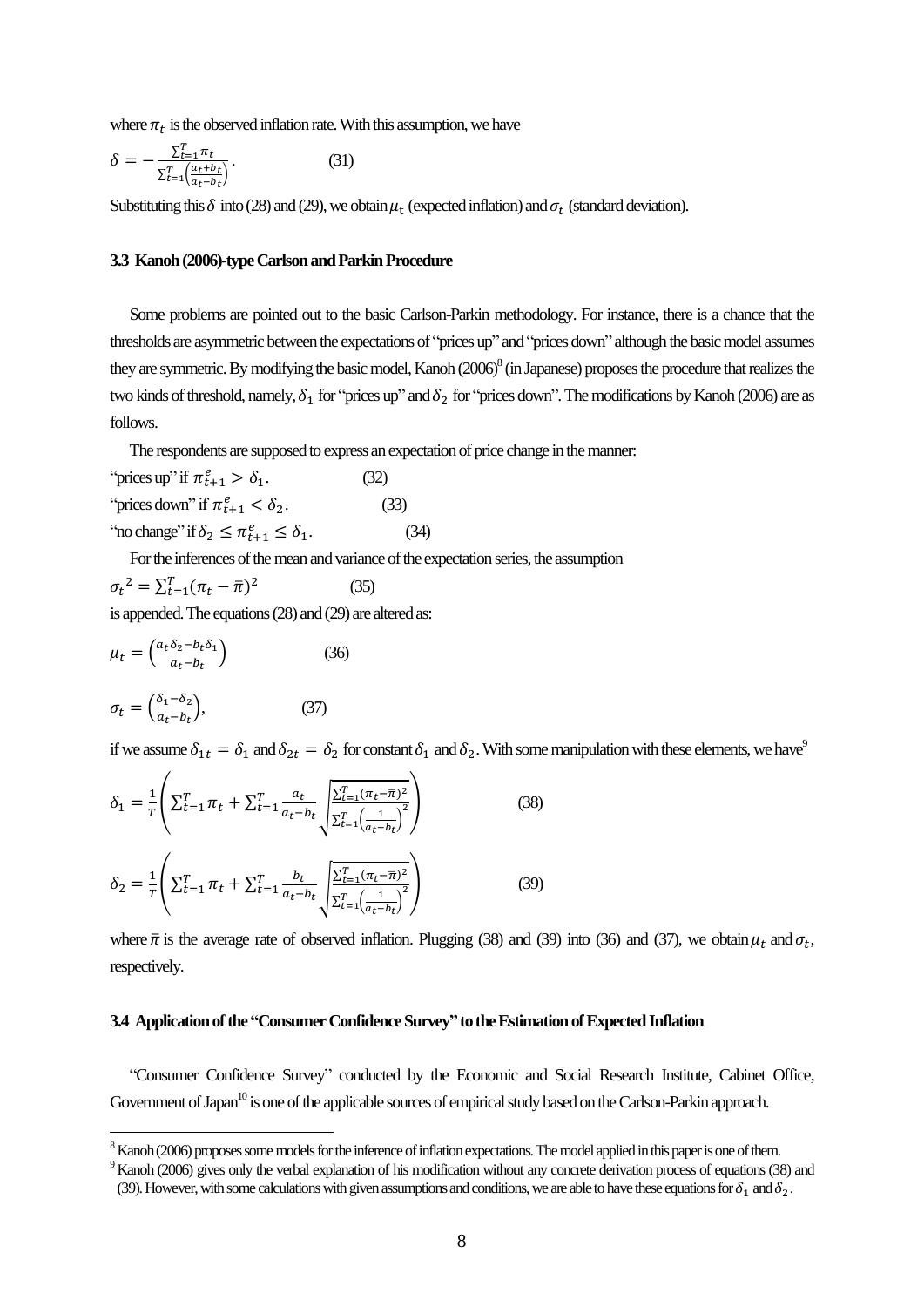|                             |                                       |                                                                |                    |          |                 |                                                         |                                      | $(\text{Unit-}\%)$ |
|-----------------------------|---------------------------------------|----------------------------------------------------------------|--------------------|----------|-----------------|---------------------------------------------------------|--------------------------------------|--------------------|
|                             | Go down                               |                                                                | Stay the<br>same   |          | Don't<br>know   |                                                         |                                      |                    |
|                             | greater<br>than or<br>equal to<br>-5% | less than<br>-5% to<br>greater<br>than or<br>equal to<br>$-2%$ | less than<br>$-2%$ | about 0% | less than<br>2% | greater<br>than or<br>equal to<br>2% to less<br>than 5% | greater<br>than or<br>equal to<br>5% |                    |
| 2012 Jul                    | 1.7                                   | 2.6                                                            | 4.4                | 19.2     | 19.1            | 30.0                                                    | 16.2                                 | 6.9                |
| Aug                         | $1.3\,$                               | 2.1                                                            | 5.6                | 21.5     | 22.1            | 26.6                                                    | 14.0                                 | 6.8                |
| Sep                         | 1.1                                   | 1.9                                                            | 5.0                | 18.5     | 23.2            | 29.2                                                    | 14.9                                 | 6.2                |
| Oct                         | 0.8                                   | $2.5\,$                                                        | 4.4                | 17.0     | 25.4            | 31.0                                                    | 13.6                                 | 5.3                |
| Nov                         | 0.7                                   | 1.9                                                            | 5.6                | 20.4     | 25.0            | 27.7                                                    | 13.3                                 | 5.3                |
| $\mathop{\rm Dec}\nolimits$ | 0.7                                   | $2.4\,$                                                        | 6.3                | 20.8     | 24.1            | 26.2                                                    | 13.6                                 | 5.8                |

Figure 1: Example of the Survey Result of "Price Expectations a Year Ahead"

(Source: http://www.esri.cao.go.jp/en/stat/shouhi/shiken\_summary\_e.html)

Monthly sequential data are available from April 2004. Concretely, the qualitative data obtained from the section "price expectations a year ahead" in the "Consumer Confidence Survey" can be used to our empirical study of inflation perceptions and expectation. The survey is conducted on monthly basis, and the participants are asked to exhibit their assessment of the general situation or expectation of Japan's economy. The survey is conducted on monthly basis, and the participants are asked to exhibittheir assessmentof the general situation or expectation of Japan's economy.

 In the item "price expectations a year ahead", respondents give their a-year-ahead expectations of price level by "go down", "stay the same", "go up", or "don't know" as indicated in Figure 1,<sup>11</sup> an example of the survey result. We apply the data acquired from the "Consumer Confidence Survey" to the inference of expected inflation by utilizing the Carlson-Parkin procedures.

#### **4. Empirical Results**

 $\overline{a}$ 

 This section is for our estimations of the hybrid NKPC by utilizing the Japanese quarterly data spanning the period 2004:2 to 2013:3. The start of our observation is set at 2004:2 because the data of "Consumer Confidence Survey" is available from April 2004. Our data set is constructed by the following variables.<sup>12</sup>

Df: GDP deflator (quarterly, first preliminary estimates, seasonally adjusted)

Cp: consumer price index (monthly, excluding fresh food, whole Japan, total)

 $10$ See "http://www.esri.cao.go.jp/en/stat/shouhi/shouhi\_kaisetsu-e\_fy2013.html#" in datails.

<sup>&</sup>lt;sup>11</sup>The points that we should take notice of the "Consumer Confidence Survey" are as follows. (a) survey of "price expectations a year ahead" is conducted on the three categories – "all households", "excluding one-person", and "one-parson". (b) From May 2004 to February 2007, the survey was conducted by using telephone in months other than June, September, December, and March. On the other hand, the survey used direct-visit and self-completion questionnaires in June, September, December and March. (c) From April 2013, the way of the survey has been altered to mail survey. In addition, the number of sample households has been enlarged from 6720 to 8400. Therefore, discontinuity of the survey data exists between March and April in 2013.

<sup>&</sup>lt;sup>12</sup>The data on "GDP deflator," and "compensation of employees" are obtained from the Economic and Social Research Institute, Cabinet Office's website (in English) "http://www.esri.cao.go.jp/index-e.html". The "consumer price index," "employee," and "employed person," are retrieved from the "Portal Site" of Official Statistics of Japan administered by the Ministry of Internal Affairs and Communications, Statistics Bureau, Director-General for Policy Planning (Statistical Standards) & Statistical Research and Training Institute (in English) "http://www.e-stat.go.jp/SG1/estat/eStatTopPortalE.do".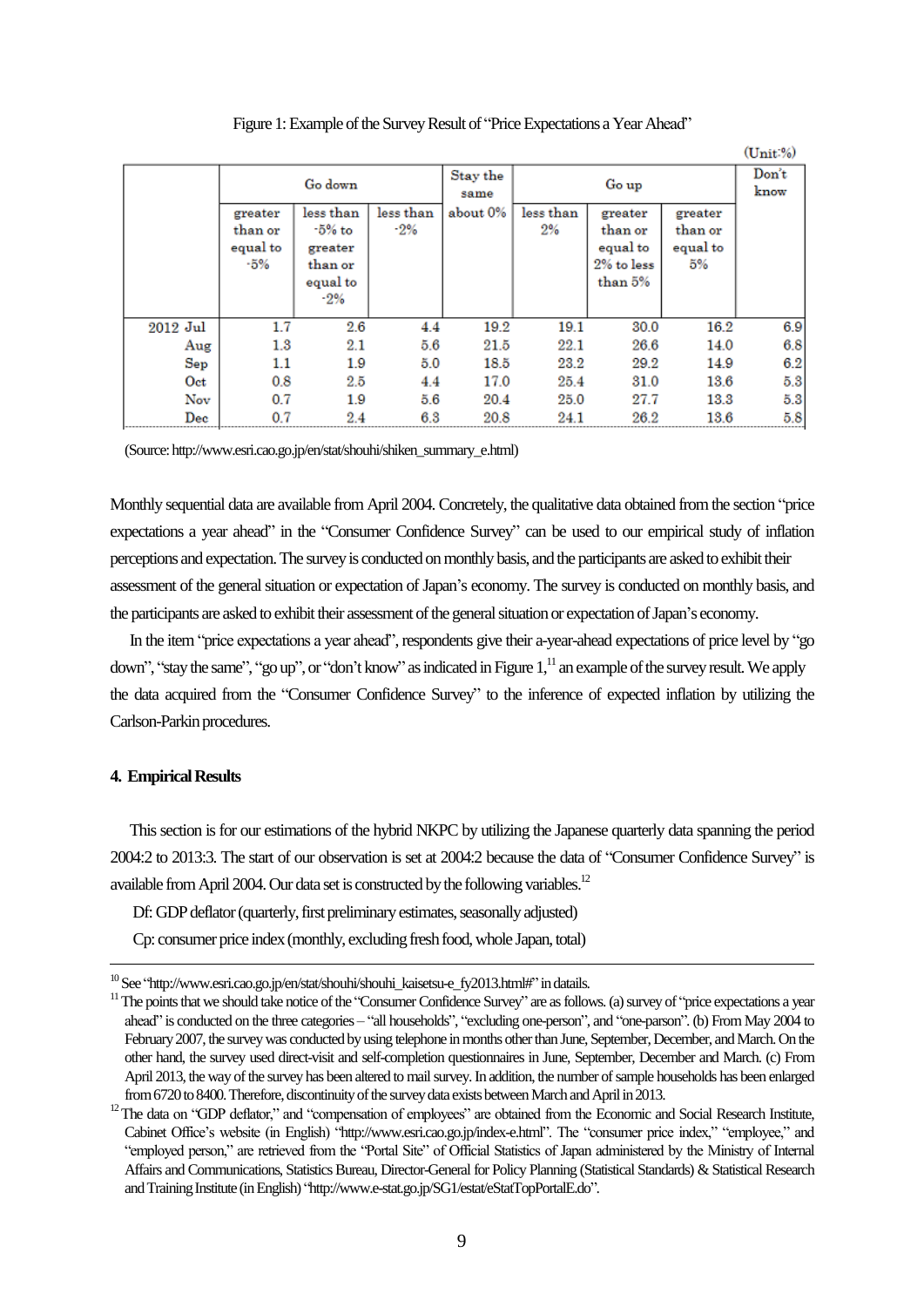Cn: compensation of employees (quarterly, chain-linked estimates, first preliminary estimates, seasonally adjusted, billion yen)

Ee: employee (monthly, whole Japan, total, seasonally adjusted)

Ep: employed person (monthly, whole Japan, total, seasonally adjusted)

Wp: nominal wage per capita  $(=\text{Cn}/\text{Ee})$ 

 $Lp$ : labor productivity (=  $Yr / Ep$ )

Uc: unit labor cost  $(= Wp/Lp)$ 

Ls: labor share (or, real unit labor costs)  $(= Uc / (Df/100))$ 

Lc: trend component of Ls obtained by the Hodrick-Prescott filter<sup>13</sup> setting the penalty parameter  $= 1600$ 

Lg: proxy variable for  $\widehat{mc} (= \widehat{S}) = log(Ls) - log(Lc)$ 

 $\mu_t$ : estimated expected inflation rate by applying the basic Carlson-Parkin Method or Kanoh (2006)-type procedure The monthly data on "consumer price index"<sup>14</sup>, "employee", and "employed person" were converted into quarterly

series by taking three-months averages. As to the inflation measure, the moving average  $\pi_t^* = \frac{1}{4}$  $rac{1}{4}$  (

 $\pi_{t-2} + \pi_{t-3}$ ) where  $\pi_t$  is the inflation rate at time t as the change from the previous quarter of the consumer price index is adopted. One problem is how we have the proxy for the marginal cost in equation (16) (and (8)). We utilize "Lg" as mc. The trend component estimated by the Hodrick-Prescott filter is regarded as the proxy for the steady-state value. Another problem that we confront is the correlation due to the causal relationship between the variables. Unobservable expected inflation  $E_t \pi_{t+1}$  is replaced by actually observed  $\pi_{t+1}$  under the assumption of rational expectation in our first estimation, and by the estimated expected inflation rate,  $\mu_t$ , which is based on the basic Carlson-Parkin method and Kanoh (2006)-type procedure in our second inference. Thus, we set  $E_t[\pi_{t+1}] = \pi_{t+1} + u_{t+1}$  (u: expectational error) for the first estimation, and we utilize  $\mu_t$  instead of  $E_t[\pi_{t+1}]$  for the second task. However, this treatment may cause the correlation between the error term and the explanatory variables. To deal with this problem, GMM (Generalized Method of Moments) is adopted.

The reduced-form coefficient  $\lambda$  expressed in equation (17) is a function of  $\beta$ ,  $\omega$ ,  $\theta$ ,  $\alpha$ , and  $\varepsilon$ , but we cannot estimate all these structural parameters because of the identification restriction. One plausible strategy is as follows. Let us define

$$
\varphi \equiv \frac{1-\alpha}{1+\alpha(\epsilon-1)} \in (0,1)
$$
 as a function of  $\alpha$  and  $\epsilon$ . Next, suppose the special case of constant  $\varphi$ , in other words, the case

of constant returns to scale or constant marginal costs across firms.<sup>15</sup> If we take advantage of this assumption following Galí, Gertler, and López-Salido (2001) and Maturu, Kisinguh, and Maana (2007), we can regard  $\varphi$  as 1. Plugging  $\varphi = 1$  into equation (17), we have

$$
\bar{\lambda} \equiv (1 - \omega)(1 - \theta)(1 - \beta \theta)\phi^{-1}.
$$
 (40)

With this specification, we are able to estimate the parameters  $\beta$ ,  $\omega$ , and  $\theta$ . The corresponding orthogonality condition for our estimation is constructed as:

$$
E_t[\{\pi_t - \omega \phi^{-1} \pi_{t-1} - \beta \theta \phi^{-1} \pi_{t+1} - \phi^{-1} (1 - \omega)(1 - \theta)(1 - \beta \theta) \widehat{mc}_t\} Z_t] = 0, \tag{41}
$$

 $\overline{a}$ 

<sup>&</sup>lt;sup>13</sup> See Hodrick and Prescott (1997) for a concrete discussion.

<sup>&</sup>lt;sup>14</sup> Seasonally non-adjusted series of consumer price index were converted into seasonally adjusted series by Eviews (Ver. 8) applying X-12-ARIMA with in-line specification of ARIMA as (011)(011). In Short, the spec file for X-12-ARIMA was adjusted as close as possible to the one applied to the indices of industrial production by the Ministry of Economy,Trade and Industry. See the section 9 of "Current Survey of Commerce -Notes for use–", at "http://www.meti.go.jp/english/statistics/tyo/syoudou/pdf/h2snotee.pdf".

<sup>&</sup>lt;sup>15</sup> In this case, capital is assumed to be mobile freely across firms.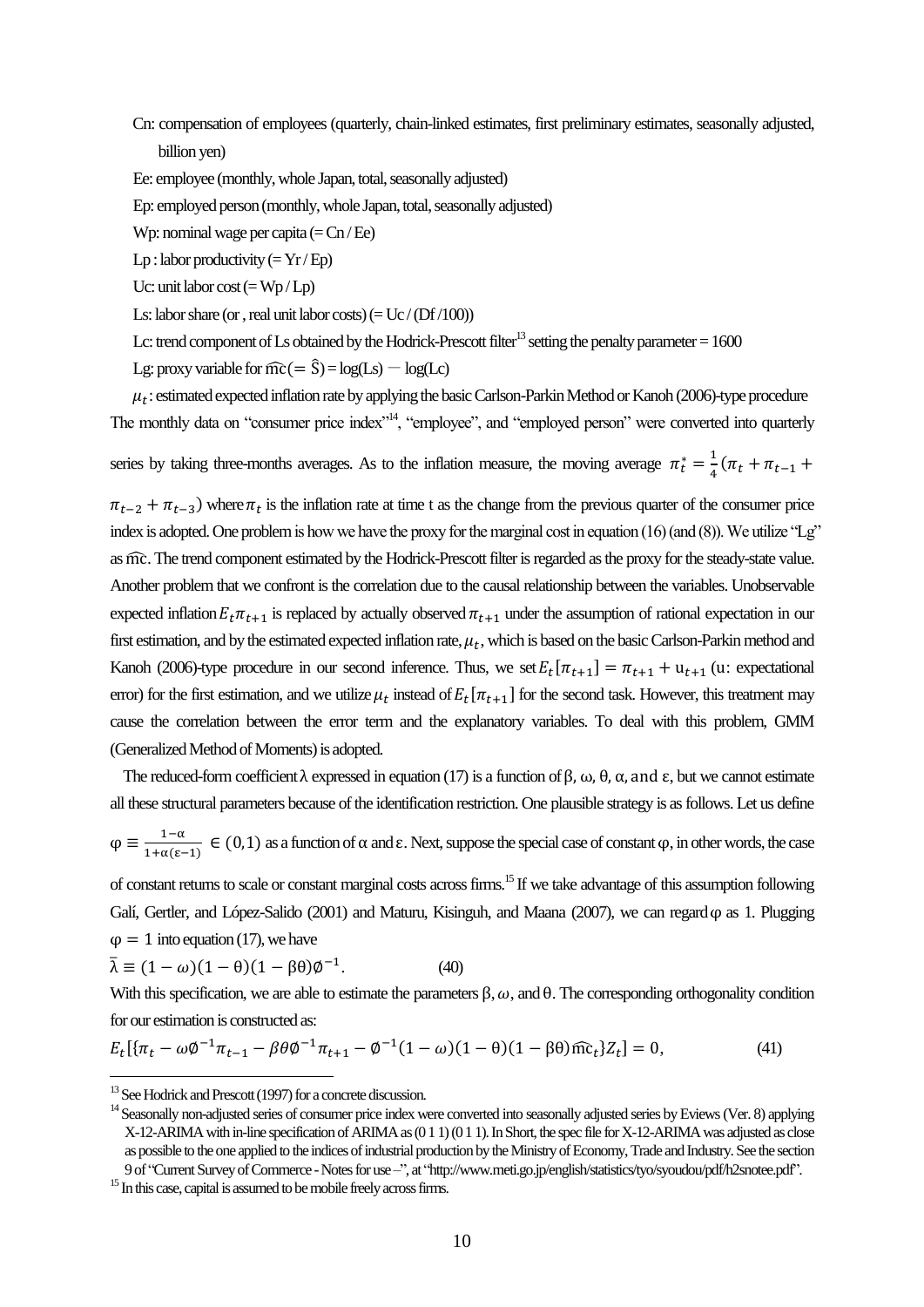



where  $Z_t$  denotes the vector of instrumental variables.

Instrumental variables dated  $t-1$  and earlier are adopted to construct  $Z_t$  because of the following two reasons: (i) The public may not utilize all the current information when they form their expectations, (іі) Certain level of measurement errors of mc may exist, but the errors may not be correlated with lagged instruments (as the past information). The instrumental variables included in our  $Z_t$  are listed in Tables 1-2 and 2-2 with the results of the orthogonality C-Tests.

 The inferences of the expected inflation rate are implemented by applying the basic Carlson-Parkin method and the Kanoh (2006)-type Carlson-Parkin procedure explained in section 3. The qualitative data obtained from the "Consumer Confidence Survey" is used to our task. For simplicity, the ratio of "don't know" reported in the result is merged into the one of "stay the same". The total of the ratios of "go down", "stay the same", "go up", and "don't know" sometimes exceeds 100% due to the round-off errors of each category. To cope with this problem, the total sum of the ratios is adjusted to just 100%, and the ratios of each category are accordingly adjusted. Furthermore, the observed inflation rate (as the change fromthe previous month) based on the seasonally adjusted consumer price index is utilized in the process of estimating  $\mu_t$ , expected inflation rate. In addition, the estimated monthly  $\mu_t$  is converted into quarterly series for our estimation of NKPC. The estimation result of expected inflation rate by the basic Carlson-Parkin method is unfavorable since the estimated  $\delta$  (threshold), has the negative sign ( $\delta = -0.00219432$ ). This is inconsistent with the assumption  $(\delta > 0)$ , but this problem is often reported in previous studies. On the other hand, expected inflation by the Kanoh (2006)-procedure has  $\widehat{\delta_1} = -0.05031229$  and  $\widehat{\delta_2} = -0.22750368$ . Since the ideal combination is  $\widehat{\delta_1} > 0$  and  $\widehat{\delta}_2$  < 0, the estimated  $\widehat{\delta}_1$  is unfavorable. However, the estimated series by the Kanoh (2006)-procedure can be regarded as a comparatively applicable to our estimation of NKPC since at least one of the two thresholds is in line with the assumption. Figure 2 reports the estimated expected inflation rates by applying the Kanoh (2006)-type Carlson-Parkin procedure.

 Our specification of the hybrid NKPC allows us to estimate both reduced-form and structural parameters. The results of the estimations are summarized in the tables listed below. The estimated standard errors of the GMM estimations are computed through the weighting matrix using Bartlett kernel with Newey-West HAC (Heteroscedasticity and Autocorrelation Consistent) covariance estimate (fixed bandwidth = 4) to deal with the possibility of serial correlation.

Table 1-1 displays the result of estimation using actual  $\pi_{t+1}$  as a proxy for  $E_t[\pi_{t+1}]$  under the assumption of rational expectation. Concerning the diagnostic tests, the null hypotheses of over-identification for GMM estimations for reduced-form and structural parameters cannot be rejected by the Hansen's tests, supporting the validity of the moment conditions. (See J-statistics and p-values in notes under the Table 1-1.) As to the reduced-form parameters, the estimate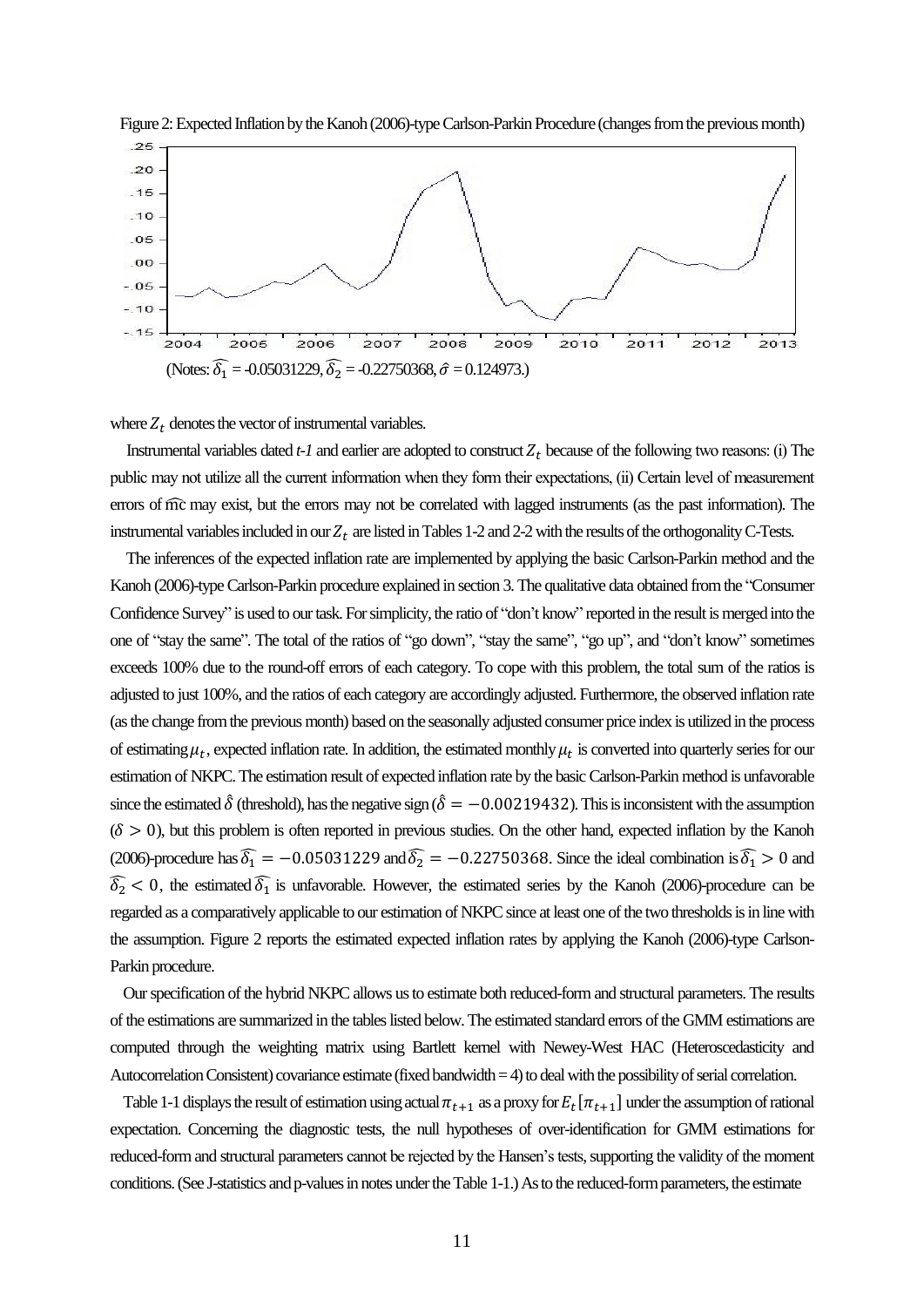| Table 1-1: GMM Estimation with Rational Expectation |             |                |         |  |  |  |  |
|-----------------------------------------------------|-------------|----------------|---------|--|--|--|--|
| reduced-form parameter                              |             |                |         |  |  |  |  |
| variable                                            | coefficient | standard error | p-value |  |  |  |  |
| Yь                                                  | 0.411717    | 0.151597       | 0.0104  |  |  |  |  |
| $\gamma_f$ (observed)                               | 0.586351    | 0.225231       | 0.0137  |  |  |  |  |
|                                                     | 0.008263    | 0.008941       | 0.3621  |  |  |  |  |
| structural parameter                                |             |                |         |  |  |  |  |
| variable                                            | coefficient | standard error | p-value |  |  |  |  |
| $\omega$                                            | 0.582355    | 0.347031       | 0.1028  |  |  |  |  |
| A                                                   | 0.836057    | 0.189281       | 0.0001  |  |  |  |  |
|                                                     | 0.991926    | 0.417099       | 0.0233  |  |  |  |  |
| duration (in quarters)                              | 6.099681    |                |         |  |  |  |  |

**Notes** (reduced-form parameter): J-statistic = 1.501746, p-value (J-statistic) = 0.471954, Included observations = 36 (after adjustments). Estimation weighting matrix: HAC (Bartlett kernel, Newey-West fixed bandwidth = 4.0000), Standard errors and covariance computed using HAC weighting matrix (Bartlett kernel, Newey-West fixed bandwidth = 4.0000), Convergence achieved after 12weight iterations.

**Notes**(structural parameter): J-statistic = 1.501841, p-value(J-statistic) = 0.471932, Included observations = 36 (after adjustments). Estimation weighting matrix: HAC (Bartlett kernel, Newey-West fixed bandwidth = 4.0000), Standard errors and covariance computed using HAC weighting matrix (Bartlett kernel, Newey-West fixed bandwidth = 4.0000), Convergence achieved after 44 coefficient and 14 weight iterations.

Table 1-2: Orthogonality C-Test for Instrumental Variables

| reduced-form parameter estimation |                       |      |         |             |                     |
|-----------------------------------|-----------------------|------|---------|-------------|---------------------|
| Test instruments                  | Difference in J-stats |      |         | Restricted  | <b>Unrestricted</b> |
|                                   | Value                 | d.f. | p-value | J-statistic | J-statistic         |
| Inflation $(-1)$                  | 1.160500              |      | 0.2814  | 1.501746    | 0.341247            |
| $MC(-1)$                          | 1.021021              |      | 0.3123  | 1.501746    | 0.480725            |
| $MC(-2)$                          | 1.501178              |      | 0.2205  | 1.501746    | 0.000568            |
| $MC(-3)$                          | 1.496288              |      | 0.2212  | 1.501746    | 0.005458            |
| structural parameter estimation   |                       |      |         |             |                     |
| Test instruments                  | Difference in J-stats |      |         | Restricted  | <b>Unrestricted</b> |
|                                   | Value                 | d.f. | p-value | J-statistic | J-statistic         |
| Inflation $(-1)$                  | 1.160727              |      | 0.2813  | 1.501841    | 0.341115            |
| $MC(-1)$                          | 0.504656              |      | 0.4775  | 1.501841    | 0.997186            |
| $MC(-2)$                          | 1.501273              |      | 0.2205  | 1.501841    | 0.000568            |
| $MC(-3)$                          | 1.496385              |      | 0.2212  | 1.501841    | 0.005457            |
|                                   |                       |      |         |             |                     |

|          |                                            | Table 1-3: Weak Instrument Diagnostics (reduced-form parameter estimation) |             |  |  |  |
|----------|--------------------------------------------|----------------------------------------------------------------------------|-------------|--|--|--|
|          | Cragg-Donald F-stat                        |                                                                            | 0.782215    |  |  |  |
|          |                                            | 5%                                                                         | 11.04       |  |  |  |
|          | Stock-Yogo<br><b>TSI S critical values</b> | 10%                                                                        | 7.56        |  |  |  |
|          |                                            | 20%                                                                        | 5.57        |  |  |  |
|          | (relative bias)                            | 30%                                                                        | 4.73        |  |  |  |
|          |                                            | 10%                                                                        | 16.87       |  |  |  |
|          | Stock-Yogo<br>critical values              | 15%                                                                        | 9.93        |  |  |  |
|          |                                            | 20%                                                                        | 7.54        |  |  |  |
| (size)   |                                            | 25%                                                                        | 6.28        |  |  |  |
|          | Moment selection                           | SIC-based                                                                  | $-5.665292$ |  |  |  |
| criteria |                                            | HOIC-based                                                                 | $-3.629162$ |  |  |  |
|          |                                            | Relevant MSC                                                               | -9.111948   |  |  |  |

for the coefficient  $\gamma_b$  on lagged inflation is significant. Also,  $\gamma_f$  on future inflation is significant. The fact that the estimated value of the latter coefficient is larger than that of the former implies the forward-looking behaviour is comparatively predominant over inflation dynamics in the period we concern. In addition, the sum of  $\gamma_h$  and  $\gamma_f$  is very close to 1, the theoretical value. The coefficient  $\lambda$  on the marginal cost is not significant, and it might imply that marginal cost is not an effective indicator of inflation in recent period. From another aspect,  $\lambda$  is the slope coefficient of NKPC. Thus, the NKPC we focus on is very flat since the estimated value of  $\lambda$  is very small (and insignificant).

The structural parameter  $\omega$ , the degree of backwardness in price setting, is not significant at the conventional level. This result is not in line with the significance of  $\gamma_h$  in reduced-form estimation. With respect to  $\theta$ , which is for the measure of price stickiness (or for the fraction of firms that keeps price constant), is significantly estimated. The average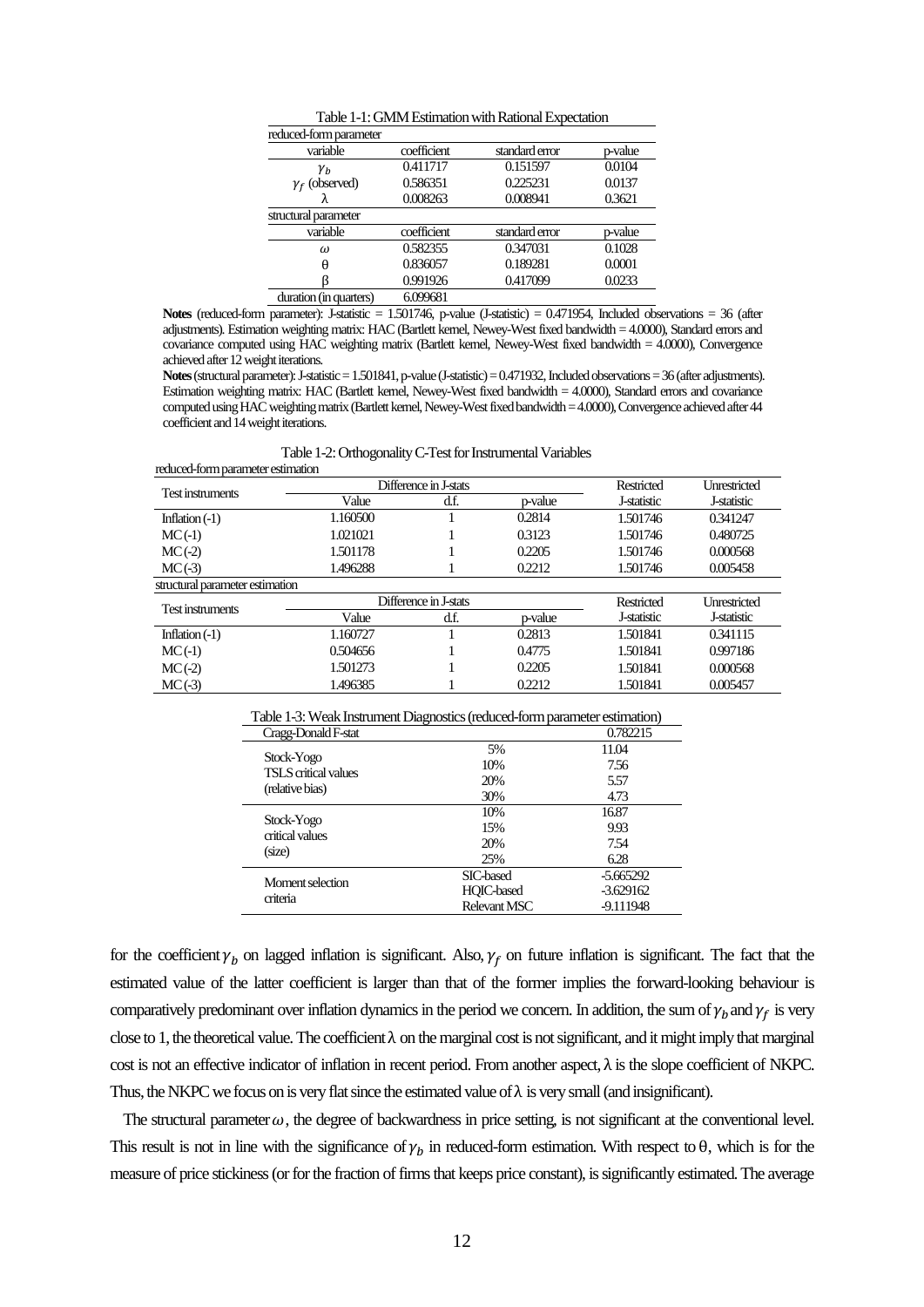duration of a price remaining fixed (in quarters) corresponding to the estimate of  $\theta$  is 6.099681. In other words, the frequency in price adjustment is about 18.3 months so far as our estimation period is concerned. The estimated value of the discount factor  $\beta$  is 0.991926, and this is virtually the same as the theoretical value, 0.99.<sup>16</sup>

 On the other hand, Table 1-2 reports the results of the instrument orthogonality C-tests for each instrumental variable. In short, the tests which detect whether each instrumental variable satisfiesthe orthogonality condition are implemented one by one. The results suggest that the null hypotheses of respective instrumental variable's orthogonality to the error term cannot be rejected at the conventional level for all cases. Further, to investigate the weak identification problem raised by some studies including Mavroeidis (2004), we utilize the Cragg and Donald (1993) statistic and Stock and Yogo (2005) critical values.<sup>17</sup> In Table 1-3, the Cragg-Donald F-statistic is smaller than Stock and Yogo (2005) critical values for both relative bias and size. It suggests that the set of instrumental variables would not always be strong enough in our estimation of reduced-form parameters.<sup>18</sup> Thus, the results of the tests for instrumental variables are complicated. Namely, each of the instruments would function well, nevertheless, the set of them is weaker than the desirable level.

Table 2-1 indicates the result of second estimation with  $\mu_t$ , which is derived through the Kanoh (2006)-type Carlson-Parkin procedure. With regard to the diagnostic tests, the null hypotheses of over-identification for GMM estimations cannot be rejected by the Hansen's tests. (See J-statistics and p-values in notes under the tables.) Concerning the reduced-form parameters  $\gamma_b$  and  $\gamma_f$ , both of them are sufficiently significant although the total sum of the values cannot be close to the theoretical value. The values of both coefficients, however, are very close one another indicating their similar impacts in shaping inflation dynamics. The significance of the coefficient estimated on  $\lambda$  shows that the impact of marginal cost on inflationary process works in a certain level. At the same time, the estimated small value of  $\lambda$  implies the very flat NKPC.

With regard to the structural parameter, estimated coefficient of the backward-looking price setting  $(\omega)$  is significant. What is more, the estimated  $\theta$  is apparently larger than the one in the case of rational expectation assumption leading to the comparatively longer average duration of price adjustment around 17.583654 quarters. This value suggests that price remain unchanged for roughly 52.75 months. This long duration might be a reflection of the prolonged Japanese recession in the sample period we concern. Lastly, the estimate of  $\beta$ , the discount factor, is about 0.44. This considerably small value might be derived by the conservative inflation expectation by the public during the recession.

 Table 2-2 reports the results of the instrument orthogonality C-tests.The test statistics suggest that the null hypotheses of each instrumental variable's orthogonality cannot be rejected at the conventional level for all cases. On the other hand, the Cragg-Donald F-statistic is smaller than two kinds of Stock and Yogo (2005) critical values in Table 2-3. It suggests that the set of instrumental variables would not be strongenough in the estimation of reduced-form parameters. Thus, we have mixed results, as a similar case of reduced-form parameters.

 By comparing the estimation result with the observed rate of future inflation rate and the one with the estimated future rate given by Kanoh(20006)-type Carlson-Parkin procedure, we find significantly estimated reduced-form coefficient  $\gamma_h$  (on lagged inflation) in both cases. The significances of the structural parameters  $\omega$  (the degree of backwardness in price setting) in the first case and  $\theta$  (the measure of price stickiness) in both cases are consistent with the results of the

 $\overline{a}$ 

<sup>&</sup>lt;sup>16</sup> For instance, Christiano, Eichenbaum, and Evans (2005) regard this as  $\beta = 1.03^{-0.25}$ . This can be interpreted as  $\beta = 1.03^{-0.25} \approx 0.99$ . Erceg, Henderson, and Levin (2000), Giannoni and Woodford (2003), Steinsson (2003), Walsh (2003), and Christiano, Eichenbaum, and Evans (2005) also assume  $\beta = 0.99$ .

<sup>&</sup>lt;sup>17</sup> See Cragg and Donald (1993), Stock, Wright, and Yogo (2002), and Stock and Yogo (2002) in details.

<sup>&</sup>lt;sup>18</sup> Stock and Yogo (2005) critical values cannot be calculated for the structural form parameter estimation since it is regarded as nonlinear.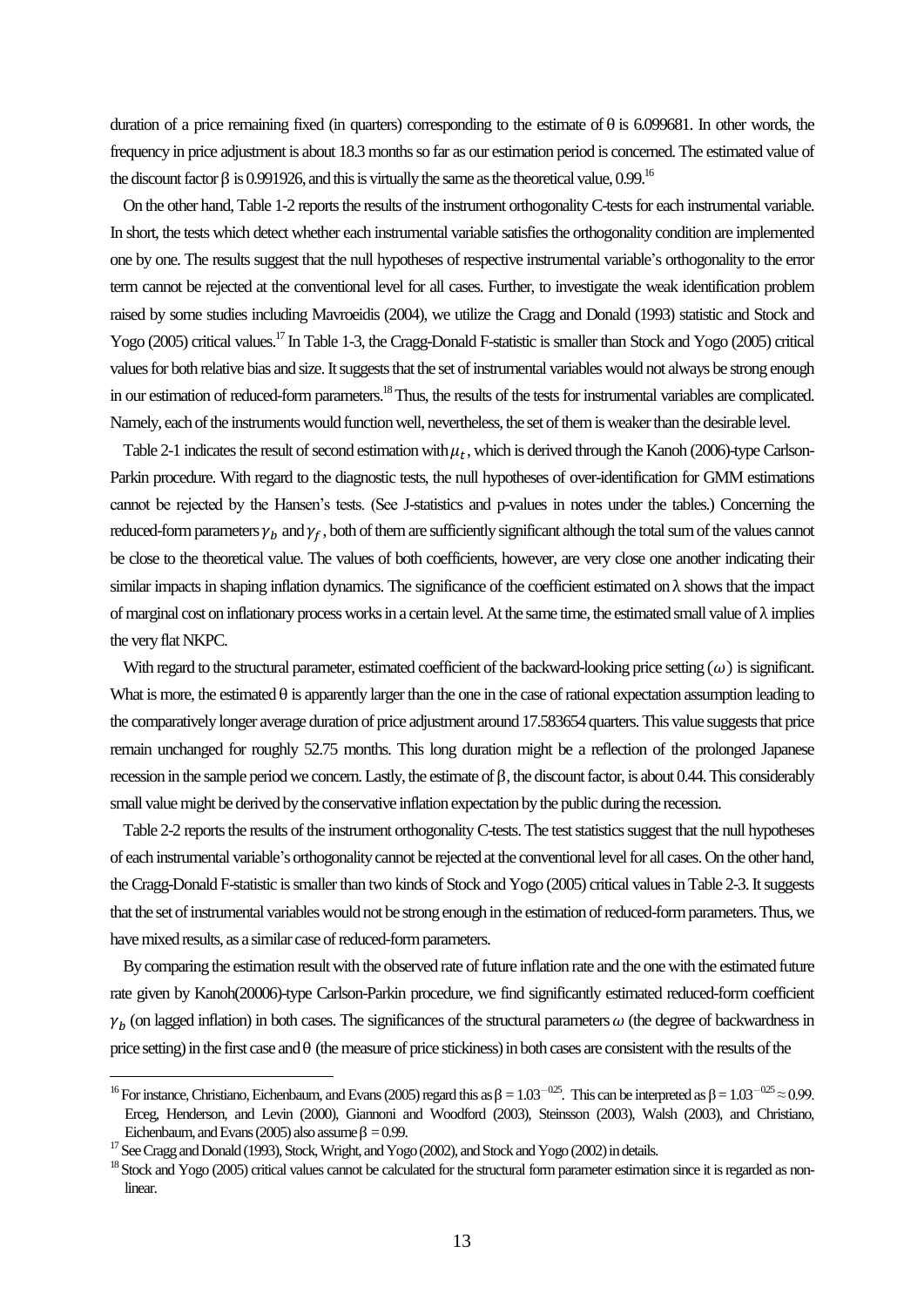| Table 2-1: GMM Estimation with Expected Inflation |             |                |         |  |  |  |
|---------------------------------------------------|-------------|----------------|---------|--|--|--|
| reduced-form parameter                            |             |                |         |  |  |  |
| variable                                          | coefficient | standard error | p-value |  |  |  |
| $\gamma_{h}$                                      | 0.314564    | 0.064525       | 0.0000  |  |  |  |
| $\gamma_f$ (expected)                             | 0.375048    | 0.057353       | 0.0000  |  |  |  |
|                                                   | 0.019555    | 0.003627       | 0.0000  |  |  |  |
| structural parameter                              |             |                |         |  |  |  |
| variable                                          | coefficient | standard error | p-value |  |  |  |
| $\omega$                                          | 0.348399    | 0.079251       | 0.0001  |  |  |  |
| A                                                 | 0.943129    | 0.011290       | 0.0000  |  |  |  |
|                                                   | 0.440503    | 0.066963       | 0.0000  |  |  |  |
| duration (in quarters)                            | 17.583654   |                |         |  |  |  |

**Notes** (reduced-form parameter): J-statistic = 5.986608 , p-value(J-statistic) = 0.816387, Included observations = 34 (after adjustments). Estimation weighting matrix: HAC (Bartlett kernel, Newey-West fixed bandwidth = 4.0000), Standard errors and covariance computed using HAC weighting matrix (Bartlett kernel, Newey-West fixed bandwidth = 4.0000), Convergence achieved after 77 weight iterations.

**Notes**(structural parameter): J-statistic = 5.986392, p-value(J-statistic) = 0.816405, Included observations = 34(after adjustments). Estimation weighting matrix: HAC (Bartlett kernel, Newey-West fixed bandwidth = 4.0000), Standard errors and covariance computed using HAC weighting matrix (Bartlett kernel, Newey-West fixed bandwidth = 4.0000), Convergence achieved after 191 coefficient and 78 weight iterations.

Table 2-2: Orthogonality C-Test for Instrumental Variables

| reduced-form parameter estimation |                       |                       |         |             |                     |  |
|-----------------------------------|-----------------------|-----------------------|---------|-------------|---------------------|--|
| Test instruments                  | Difference in J-stats |                       |         | Restricted  | Unrestricted        |  |
|                                   | Value                 | d.f.                  | p-value | J-statistic | J-statistic         |  |
| Inflation $(-1)$                  | 0.257036              | 1                     | 0.6122  | 5.986608    | 5.729572            |  |
| Inflation $(-2)$                  | 0.118242              | 1                     | 0.7309  | 5.986608    | 5.868366            |  |
| Inflation $(-3)$                  | 0.018903              | 1                     | 0.8906  | 5.986608    | 5.967705            |  |
| Inflation $(4)$                   | 0.470312              | 1                     | 0.4928  | 5.986608    | 5.516296            |  |
| Expected Inflation (-1)           | 0.212446              | 1                     | 0.6449  | 5.986608    | 5.774162            |  |
| Expected Inflation (-2)           | 0.001590              | 1                     | 0.9682  | 5.986608    | 5.985018            |  |
| Expected Inflation (-3)           | 0.933310              | 1                     | 0.3340  | 5.986608    | 5.053298            |  |
| Expected Inflation (-4)           | 0.082358              | 1                     | 0.7741  | 5.986608    | 5.904250            |  |
| $MC(-1)$                          | 0.564510              | 1                     | 0.4524  | 5.986608    | 5.422098            |  |
| $MC(-2)$                          | 0.915092              | 1                     | 0.3388  | 5.986608    | 5.071516            |  |
| $MC(-3)$                          | 1.179836              | 1                     | 0.2774  | 5.986608    | 4.806772            |  |
| MC(4)                             | 0.396826              | 1                     | 0.5287  | 5.986608    | 5.589782            |  |
| structural parameter estimation   |                       |                       |         |             |                     |  |
| Test instruments                  |                       | Difference in J-stats |         | Restricted  | <b>Unrestricted</b> |  |
|                                   | Value                 | d.f.                  | p-value | J-statistic | J-statistic         |  |
| Inflation $(-1)$                  | 0.257042              | 1                     | 0.6122  | 5.986392    | 5.729350            |  |
| Inflation $(-2)$                  | 0.118238              | 1                     | 0.7310  | 5.986392    | 5.868153            |  |
| Inflation $(-3)$                  | 0.018920              | 1                     | 0.8906  | 5.986392    | 5.967471            |  |
| Inflation $(4)$                   | 0.470292              | 1                     | 0.4929  | 5.986392    | 5.516100            |  |
| Expected Inflation (-1)           | 0.212477              | 1                     | 0.6448  | 5.986392    | 5.773915            |  |
| Expected Inflation (-2)           | 0.001591              | 1                     | 0.9682  | 5.986392    | 5.984801            |  |
| Expected Inflation (-3)           | 0.933273              | 1                     | 0.3340  | 5.986392    | 5.053118            |  |
| Expected Inflation (-4)           | 0.082374              | 1                     | 0.7741  | 5.986392    | 5.904018            |  |
| $MC(-1)$                          | 0.564505              | 1                     | 0.4525  | 5.986392    | 5.421886            |  |
| $MC(-2)$                          | 0.915042              | 1                     | 0.3388  | 5.986392    | 5.071350            |  |
| $MC(-3)$                          | 1.179752              | 1                     | 0.2774  | 5.986392    | 4.806639            |  |
| MC(4)                             | 0.396864              | 1                     | 0.5287  | 5.986392    | 5.589528            |  |
|                                   |                       |                       |         |             |                     |  |

| Table 2-3: Weak Instrument Diagnostics (reduced-form parameter estimation) |  |
|----------------------------------------------------------------------------|--|
|----------------------------------------------------------------------------|--|

| Cragg-Donald F-stat                |              | 1.923592    |
|------------------------------------|--------------|-------------|
|                                    | 5%           | 19.40       |
| Stock-Yogo<br>TSLS critical values | 10%          | 10.78       |
|                                    | 20%          | 6.22        |
| (relative bias)                    | 30%          | 4.59        |
|                                    | 10%          | 32.88       |
| Stock-Yogo<br>critical values      | 15%          | 17.95       |
|                                    | 20%          | 12.86       |
| (size)                             | 25%          | 10.22       |
| Moment selection                   | SIC-based    | $-29.27700$ |
| criteria                           | HOIC-based   | -19.34475   |
|                                    | Relevant MSC | -9.571888   |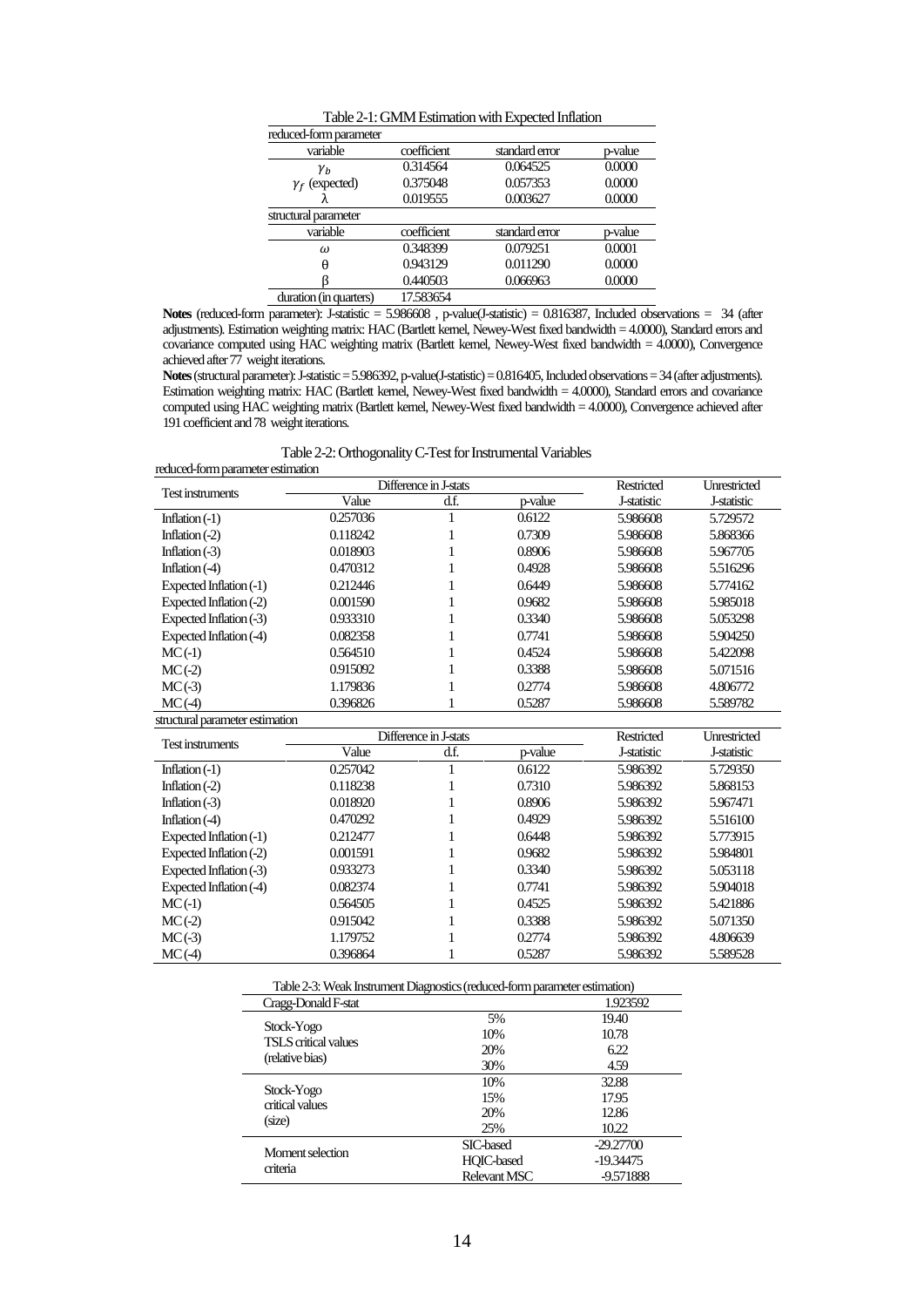reduced-form  $\gamma_h$  in that the backward-looking factor poses certain impact on inflation dynamics. On the other hand, each  $\gamma_f$  (on future inflation) is significantly estimated in both cases. In this context, the combination of the significances of lagged and expected (or future) inflation terms casts doubt on the validity of the pure forward-looking-type (nonhybrid) NKPC. Further, small estimated values of  $\lambda$  in two types of estimation imply a very flat NKPC in recent Japan. The flattening of the NKPC suggests that inflation is less responsive to the movements in measures of aggregate economic activities such as output gap, and this topic is related to the credibility implication of monetary policy. From this viewpoint, our result implies the today's difficulty in conducting monetary policy by the central bank.

#### **5. Concluding Remarks**

 This paper examinesinflation dynamics in Japan since 2004 utilizing the estimation of the hybrid variant of the New Keynesian Phillips Curve (NKPC). Concretely, the result of the estimation with the observed inflation rate and the one with the estimated expected inflation derived through the Kanoh (2006)-type modified Carlson-Parkin methodology are compared. In addition, the underlying points in dispute including the validity of the pure forward-looking (non-hybrid) NKPC are considered.

 The result of our empirical study leads us to the following conclusions. First, the forward-looking term seems a certain effective element to the inflation dynamics in recent Japan since the coefficients on the observed future inflation and on the estimated expected inflation are respectively estimated with significance in our two kinds of estimation. Second, it is apparent that the backward-looking element has the unignorable impact on inflation process as we found estimated sufficiently significant reduced-form coefficients on lagged inflations, and this aspect is also supported by the results of structural form estimations. Third, our results imply the incompleteness of the pure forward-looking (nonhybrid) NKPC that focuses only on expected future inflation by the significantly estimated coefficients of the backwardlooking term as well as the forward-looking one as described in the previous conclusions. It gives us the policy implication that the discussion of monetary policy has to lay adequate stress on backward-looking perspective in addition to the forward-looking view. Fourth, the estimated flattening of the NKPC suggests that the today's difficulty in conducting monetary policy by the central bank.

#### **References**

- Brissimis, Sophocles, and Nicholas S. Magginas (2008), "Inflation Forecast and the New Keynesian Phillips Curve," *International Journal of Central Banking*, vol.4(2), pp.1-22.
- Calvo, Gulliermo (1983), "Staggered Prices in a Utility Maximizing Framework," *Journal of Monetary Economics*, vol.12(3), pp.383-398.
- Christiano, Lawrence, Eichenbaum, Martin, and Charles Evans (2001), "Nominal Rigidities and the Dynamic Effects of a Shock to Monetary Policy," *NBER Working Paper Series*, No. 8403.
- Christiano, Lawrence, Eichenbaum, Martin, and Charles Evans (2005), "Nominal Rigidities and the Dynamic Effects of a Shock to Monetary Policy," *Journal of Political Economy*, vol.113(1), pp.1-45.
- Clarida, Richard, Galí, Jordi, and Mark Gertler (1999), "The Science of Monetary Policy: A New Keynesian Perspective," *Journal of Economic Literature*, vol.37(4), pp.1661-1707.
- Carlson, John A., and Michael Parkin (1975), "Inflation Expectations,"*Economica*, vol. 42(166), pp.123-138.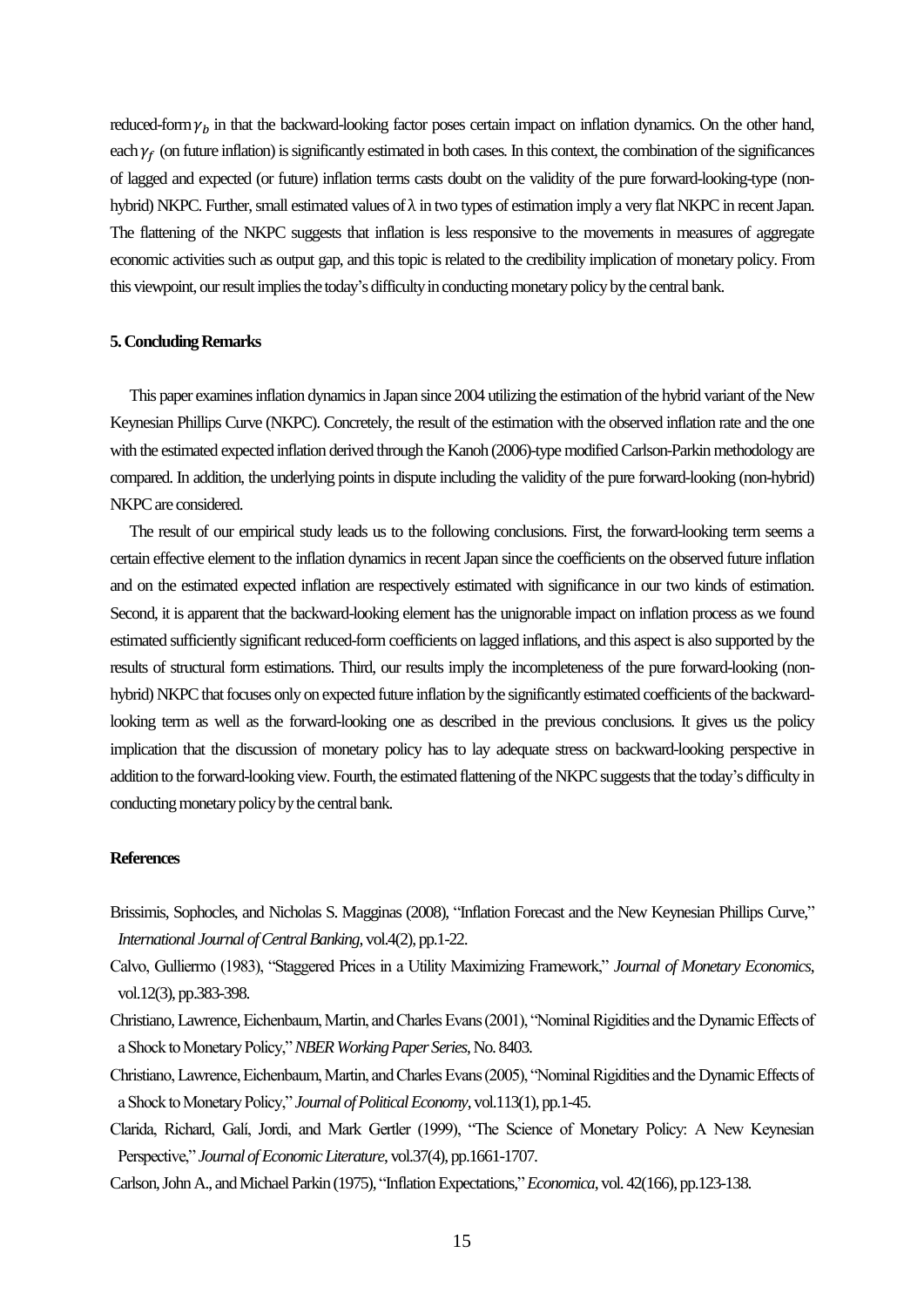- Cragg, John G., and Stephen G. Donald (1993), "Testing Identifiability and Specification in Instrumental Variables Models,"*Economic Theory*, Vol. 9(2), pp. 222-240.
- Erceg, Christopher, Henderson, Dale, and Andrew Levin (2000), "Optimal Monetary Policy with Staggered Wage and Price Contracts," *Journal of Monetary Economics*, vol.46(2), pp.281-313.
- Gábriel, Péter (2010), "Household Inflation Expectations and Inflation Dynamics,"*MNB Working Papers*, no.2010/12.
- Galí, Jordi (2008), *Monetary Policy, Inflation, and the Business Cycle: An Introduction to the New Keynesian Framework*, Princeton: Princeton University Press.
- Galí, Jordi, and Mark Gertler (1999), "Inflation Dynamics: A Structural Econometric Analysis," *Journal of Monetary Economics*, 44(2), pp.195-222.
- Galí, Jordi and Gertler, Mark, and David López-Salido (2001), "European Inflation Dynamics," *European Economic Review*, vol.45(7), pp.1237-1270.
- Galí, Jordi and Gertler, Mark, and David López-Salido (2005), "Robustness of the Estimates of the Hybrid New Keynesian Phillips Curve," *Journal of Monetary Economics*, vol.52(6), pp.1107-1118.
- Giannoni, Marc P., and Michael Woodford (2005), "Optimal Inflation-Targeting Rules," in Bernanke, Ben S., and Michael Woodford, eds., *The Inflation-Targeting Debate,*National Bureau of Economic Research, pp.93-172.
- Goodfriend, Marvin, and Robert G. King (1997), "The New Neoclassical Synthesis and the Role of Monetary Policy," in Bernanke, Ben S., and Julio. J. Rotemberg, eds., *NBER Macroeconomics Annual 1997,* vol.12, Cambridge, MA: MIT Press, pp.231-283.
- Henzel, Steffen and Timo Wollmershäuser (2006), "Quantifying Inflation Expectations with the Carlson-Parkin Method – A Survey-Based Determination of the Just Noticeable Difference," *Journal of Business Cycle Measurement and Analysis*, vol. 2005/3.
- Hodrick, Robert J., and Edward C. Prescott (1997), "Postwar U.S. Business Cycles: An Empirical Investigation," *Journal of Money, Credit, and Banking*, vol.29(1), pp.1-16.
- Hori, Masahiro and Akira Terai (2005), "Carlson-Parkin Hou Ni Yoru Infurekitai No Keisoku to Syomondai (in Japanese),"*Keizaibunseki*, No.175, pp.167-192.
- Kanoh, Satoru (2006), "Chapter 2: Survey Data no Teiryoka," (in Japanese) in Kanoh, Satoru, *Macrokeizaibunseki to Survey Data*, Tokyo: Iwanami Shoten, pp.11-30.
- Kuester, Keith, Müller, Gernot J., and Sarah Stölting (2009), "Is the New Keynesian Phillips Curve Flat?," *Economics Letters*, vol.103(1), pp.39-41.
- Lindé, Jesper (2005), "Estimating New-Keynesian Phillips Curves: A Full Information Maximum Likelihood Approach," *Journal of Monetary Economics*, vol. 52(6), pp.1135–1149.
- Maturu, Benjamin, Kisinguh, Kethi and Isaya Maana (2007), "A New Keynesian Phillips Curve for Kenya," paper presented at the 12th Annual Conference on Econometric Modeling for Africa organized by the African Econometric Society held in Cape Town, South Africa, from 4th to 6th July 2007.
- Mavroeidis, Sophocles (2004), "Weak Identification of Forward-looking Models in Monetary Economics", *Oxford Bulletin of Economics and Statistics*, vol. 66(s1), pp.609-635.
- Mazumder, Sandeep (2010), "The New Keynesian Phillips Curve and the Cyclicality of Marginal Cost," *Journal of Macroeconomics*, vol. 32(3), pp.747-765.
- Newey, Whitney, and Kenneth West (1987), "A Simple, Positive Semidefinite, Heteroskedasticity and Autocorrelation Consistent Covariance Matrix," *Econometrica*, vol.55(3), pp.703–708.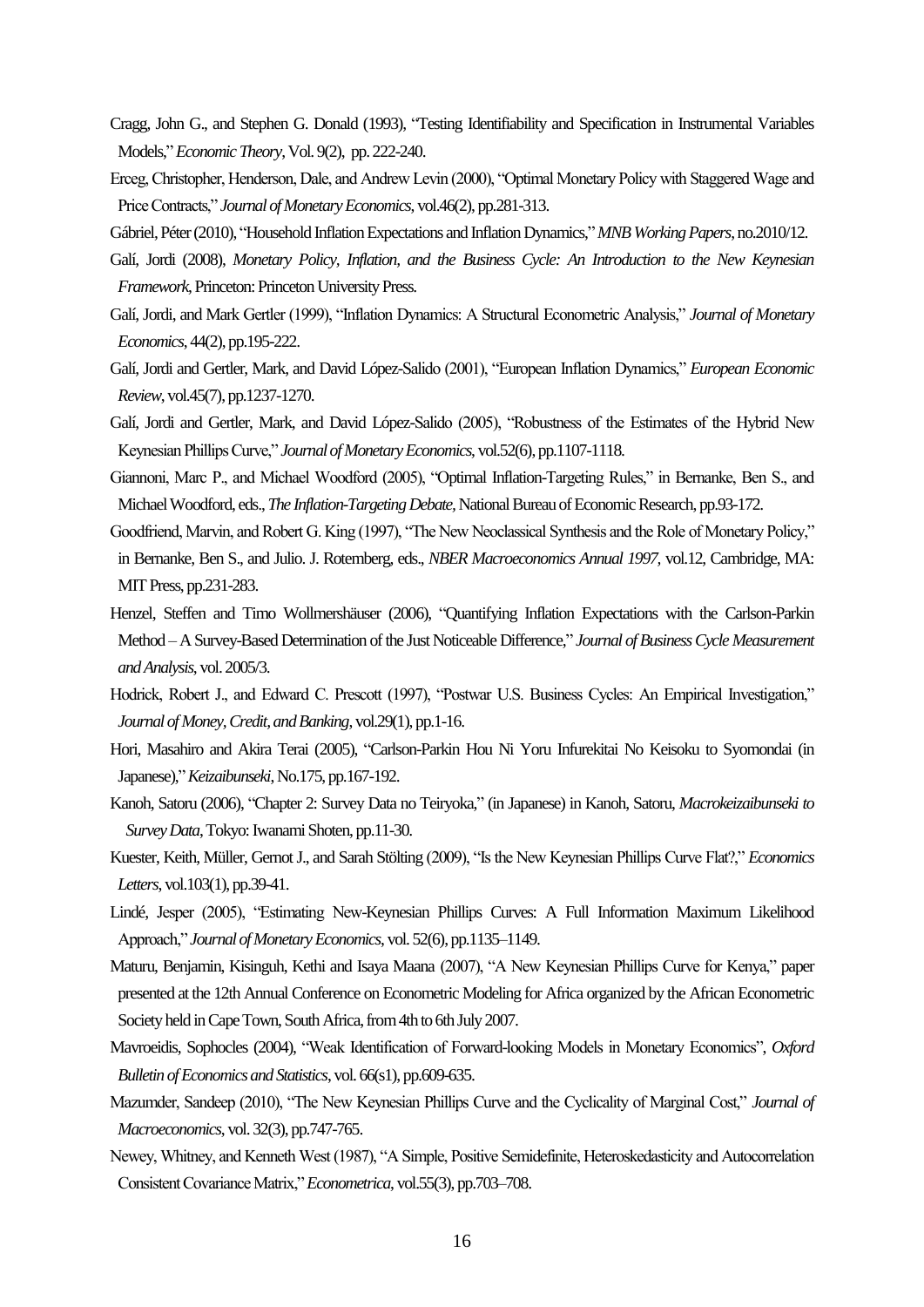- Oral, Ece (2013), "Consumer Inflation Expectations in Turkey," *IFC Working Papers* (Bank for International Settlements), No.10.
- Rotemberg, Julio (1982a), "Sticky Prices in the United States," *Journal of Political Economy*, vol.90(6), pp.1187-1211.
- Rotemberg, Julio (1982b), "Monopolistic Price Adjustment and Aggregate Output," *Review of Economic Studies*, vol.49(4), pp.517-531.
- Rotemberg, Julio, and Michael Woodford (1997), "An Optimization-Based Econometric Framework for the Evaluation of Monetary Policy," in Bernanke, Ben S., and Julio. J. Rotemberg, eds., *NBER Macroeconomic Annual 1997*, vol.12, pp.297-346.
- Rotemberg, Julio, and Michael Woodford (1999), "The Cyclical Behavior of Prices and Costs," in John Taylor and Michael Woodford eds., *Handbook of Macroeconomics*, North-Holland: Elsevier, ed.1, vol.1, ch.16, pp.1051-1135.
- Rudd, Jeremy, and Karl Whelan (2005a), "Does Labor's Share Drive Inflation?" *Journal of Money, Credit, and Banking*, vol.37(2), pp.297-312.
- Rudd, Jeremy, and Karl Whelan (2005b), "New Tests of the New-Keynesian Phillips Curve," *Journal of Monetary Economics*, vol.52(6), pp.1167-1181.
- Rudd, Jeremy, and Karl Whelan (2006), "Can Rational Expectations Sticky-Price Models Explain Inflation Dynamics?" *American Economic Review*, vol.96(1), pp.303-320.
- Rudd, Jeremy, and Karl Whelan (2007), "Modeling Inflation Dynamics: A Critical Review of Recent Research," *Journal of Money, Credit, and Banking*, 39(s1), pp. 155-170.
- Sbordone, Argia (2002), "Prices and Unit Labor Costs: A New Test of Price Stickiness," *Journal of Monetary Economics*, vol.49(2), pp.265-292.
- Sbordone, Argia (2005), "Do Expected Future Marginal Costs Drive Inflation Dynamics?" *Journal of Monetary Economics*, vol.52(6), pp.1183-1197.
- Scheufele, Rolf (2010), "Evaluating the German (New Keynesian) Phillips Curve" *North American Journal of Economics and Finance*, vol.21, pp.145-164.
- Smets, Frank and Raffeal Wouters (2003), "An Estimated Dynamic Stochastic General Equilibrium Model of the Euro Area," *Journal of the European Economics Association*, vol.1(5), pp.1123-1175.
- Steinsson, Jon (2003), "Optimal Monetary Policy in an Economy with Inflation Persistence," *Journal of Monetary Economics*, vol.50(7), pp.1425-1456.
- Stock, James H and Motohiro Yogo (2005), "Testing for Weak Instruments in Linear IV Regression," in Andrews D., and James H, Stock (eds.), *Identification and Inference for Econometric Models: Essays in Honor of Thomas Rothenberg*, Cambridge: Cambridge University Press, pp.80-108.
- Stock, James H., Wright, Jonathan H. and Motohiro Yogo (2002), "A Survey of Weak Instruments and Weak Identification in Generalized Method of Moments," *Journal of Business and Economic Statistics*, Vol.20(4), pp.518- 529.
- Taylor, John B. (1979), "Staggered Wage Setting in a Macro Model," *American Economic Review*, vol.69(2), pp. 108- 113.
- Taylor, John B. (1980), "Aggregate Dynamics and Staggered Contracts," *Journal of Political Economy*, vol.88(1), pp.1- 23.
- Verbeek, Marno (2012), *A Guide to Modern Econometrics*, 4th ed., New York: Willey.
- Walsh, Carl E. (2010), *Monetary Theory and Policy*, 3rd ed., Cambridge: MIT Press.